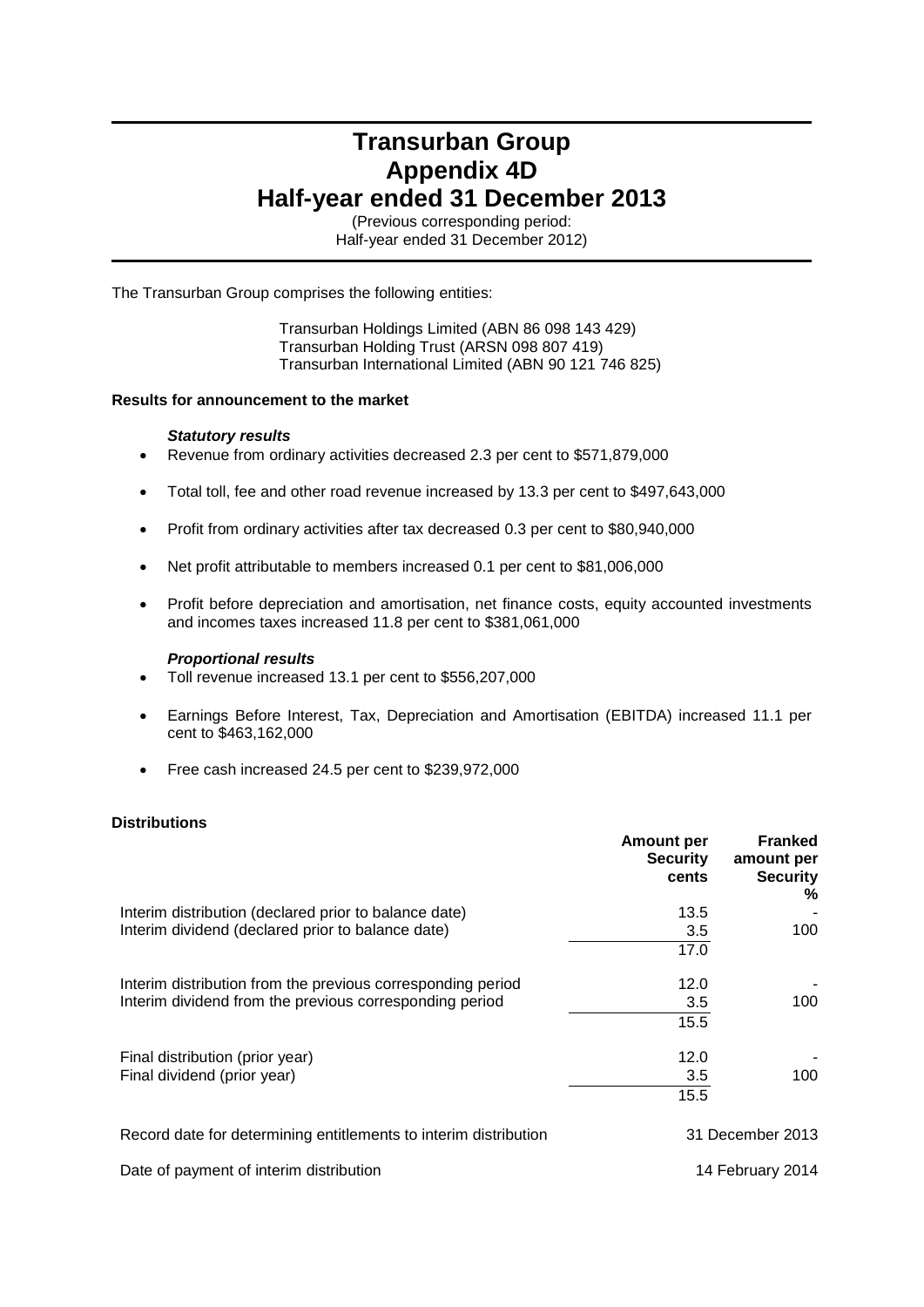## **Distribution Reinvestment Plan (DRP)**

Under the DRP, security holders may receive additional stapled securities in substitution for some or all cash distributions in respect of their stapled securities. The last date for the receipt of an election notice for participation in the DRP was 31 December 2013. No discount has been applied when determining the price at which stapled securities will be issued under the DRP for the current period distribution.

## **Explanation of results**

For further explanation of the results please refer to the accompanying ASX Release and "Review of Operations" within the Directors' Report of the half-year report.

This document includes presentation of results on a statutory as well as non-statutory basis. The nonstatutory basis includes Proportional EBITDA and free cash.

## *Proportional results*

Proportional EBITDA is one of the primary measures that the Board uses to assess the operating performance of Transurban, with an aim to maintain a focus on operating results and associated cash generation. It reflects the contribution from individual assets to Transurban's operating performance and permits a meaningful analysis of the underlying performance of Transurban's assets.

Proportional EBITDA is the aggregation of EBITDA from each asset multiplied by Transurban's percentage ownership as well as the contribution from central group functions. The EBITDA calculation from the statutory accounts would not include the EBITDA contribution of the M5, M7 or DRIVe (equity accounted in the statutory results), which are meaningful contributors to Transurban's performance.

Proportional EBITDA is reconciled to the statutory income statement on page 18 of the financial statements.

## *Free cash*

Free cash is the primary measure used to assess the cash performance of the Group. It represents the cash available for distribution to security holders.

Free cash is calculated as statutory cash flow from operating activities from 100 per cent owned subsidiaries plus dividends received from less than 100 per cent owned subsidiaries and equity accounted investments less the estimated annualised maintenance capital expenditure for 100 per cent owned subsidiaries for their remaining concession life.

## **Net tangible asset backing**

|                                                  | 31 December | 30 June |
|--------------------------------------------------|-------------|---------|
|                                                  | 2013        | 2013    |
|                                                  |             |         |
| Net tangible asset backing per stapled security* | 2.01        | 2.10    |

(\*) - Net tangible assets used as the basis for this calculation include the concessions and permits relating to the operational assets of the Group. Assets of this type are characterised as intangibles under Australian Accounting Standards.

## **Entities over which control has been gained or lost**

The Group gained control over the following entities relating to the Cross City Tunnel Group on 30 December 2013:

- CrossCity Motorway Pty Ltd;
- CCT Motorway Finance Pty Ltd;
- CM Holdings Trust Pty Ltd;
- CCT Motorway Company Nominees Pty Ltd;
- CrossCity Motorway Nominees No.2 Pty Ltd; and
- CCT Motorway Group Holdings Pty Ltd.

The contribution of the above entities to Transurban's results for the period was not material. Further information regarding this business combination can be found in note 12 of the financial statements.

The Group did not gain or lose control of any other entities during the period, and did not gain or lose control of any entities in the prior corresponding period.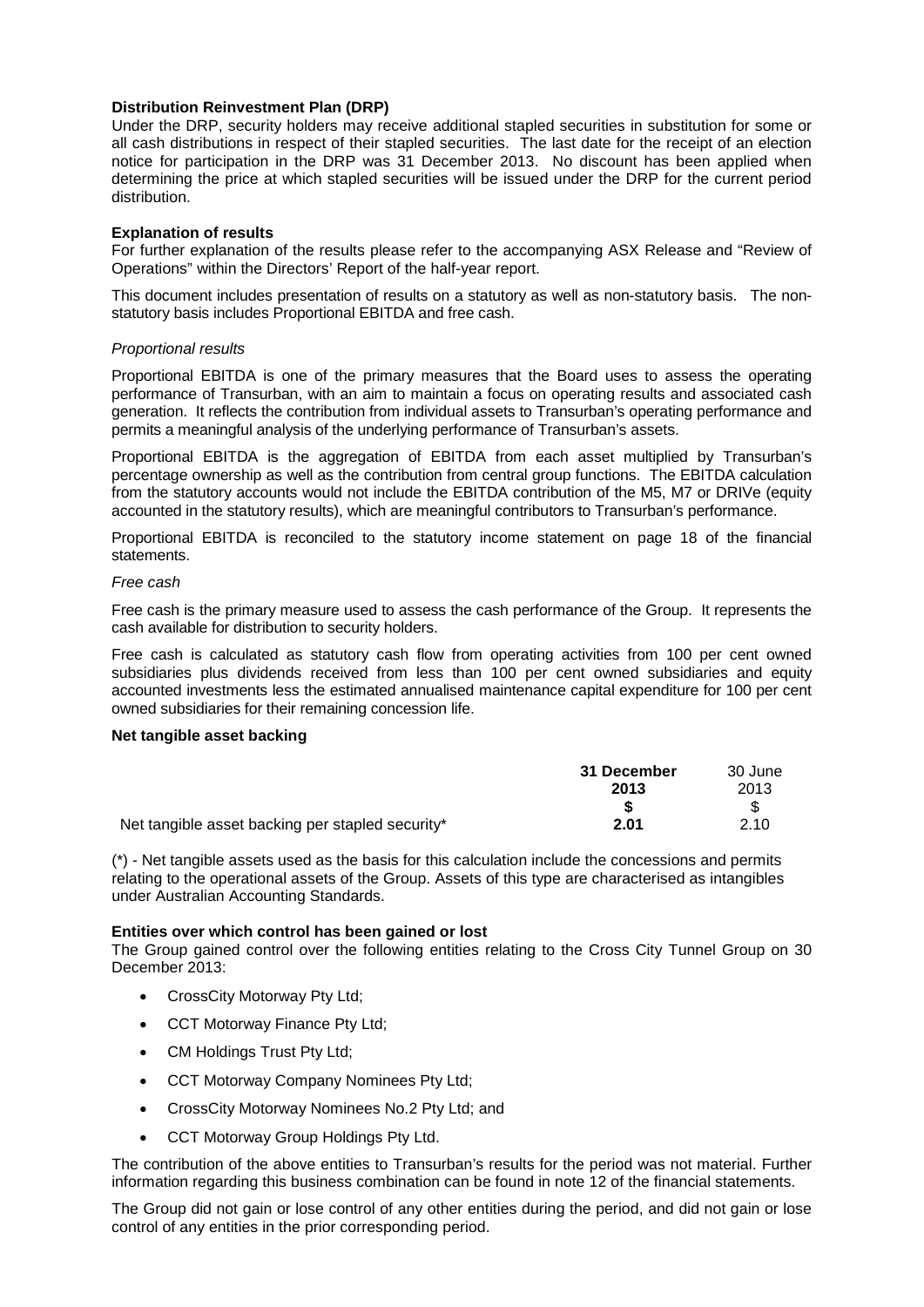## **Investments in associates and joint venture entities**

The Transurban Group has investments in the following associates and joint venture entities:

| Name of company                | Ownership<br><b>Interest</b> |      | Net profit/(loss) contribution<br>to the Transurban Group |         |
|--------------------------------|------------------------------|------|-----------------------------------------------------------|---------|
|                                | 2013                         | 2012 | 2013                                                      | 2012    |
|                                | %                            | $\%$ | \$'000                                                    | \$'000  |
| <b>WSO Company Pty Limited</b> | 50.0                         | 50.0 |                                                           |         |
| Westlink Motorway Limited      | 50.0                         | 50.0 |                                                           |         |
| <b>WSO Finance Company</b>     | 50.0                         | 50.0 |                                                           |         |
| Westlink Motorway Partnership  | 50.0                         | 50.0 |                                                           |         |
| Interlink Roads Pty Limited    | 50.0                         | 50.0 | 8,619                                                     | 8,380   |
| Transurban DRIVe Holdings LLC  | 75.0                         | 75.0 | (23,615)                                                  | (7,527) |
|                                |                              |      | (14,996)                                                  | 853     |

## **Other information required by Listing Rule 4.2A**

The remainder of information requiring disclosure to comply with Listing Rule 4.2A is contained in the Financial Report (which includes the Directors' Report) and the ASX Release.

## **Audit review**

This report has been based on accounts which have been reviewed by the Group's auditors. A copy of the unqualified review report can be found in the attached Interim Report.

Amanda Street Company Secretary 13 February 2014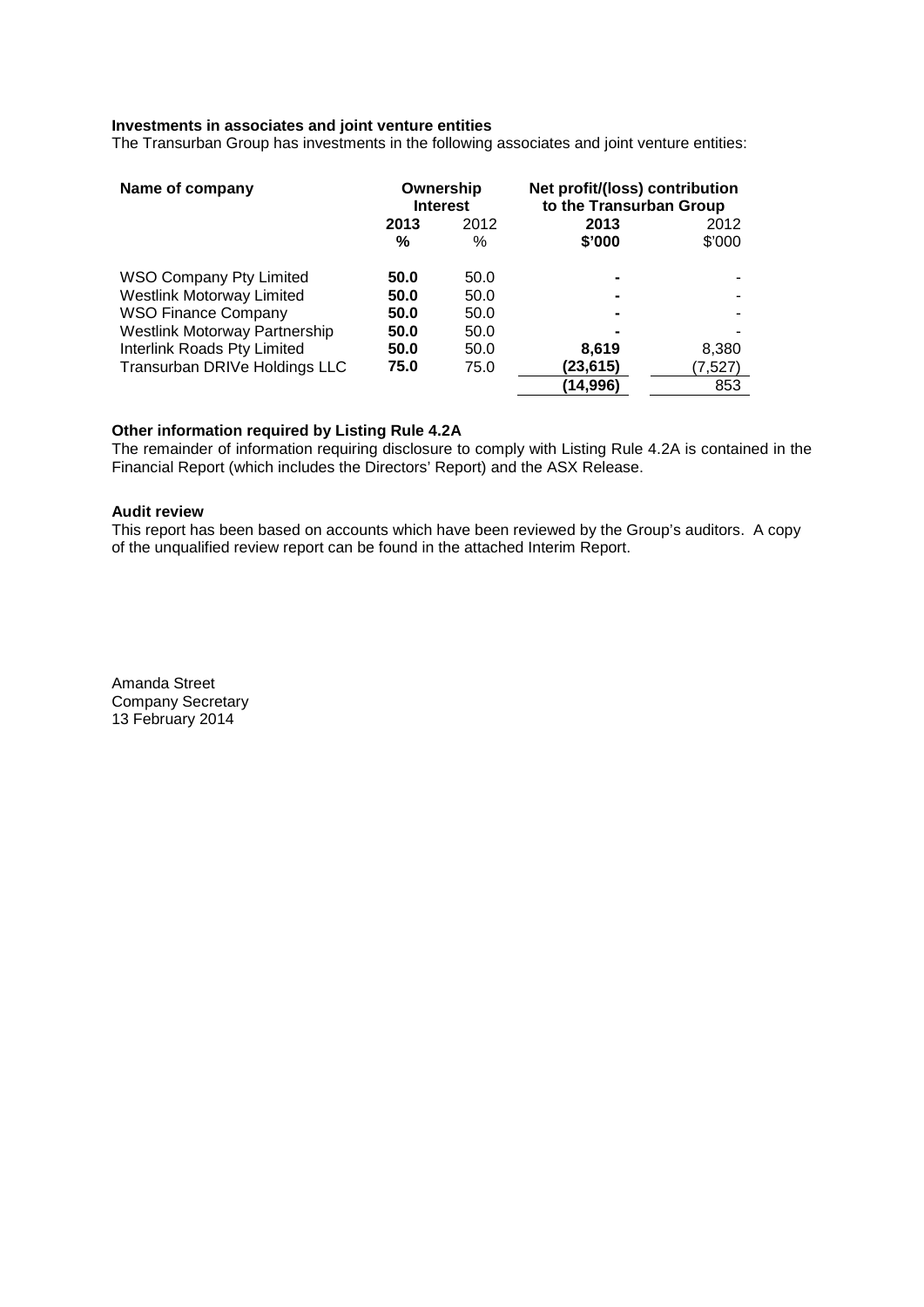## **Transurban Holdings Limited and Controlled Entities** ABN 86 098 143 429

(including Transurban International Limited and Transurban Holding Trust)

# **Interim report for the half-year ended 31 December 2013**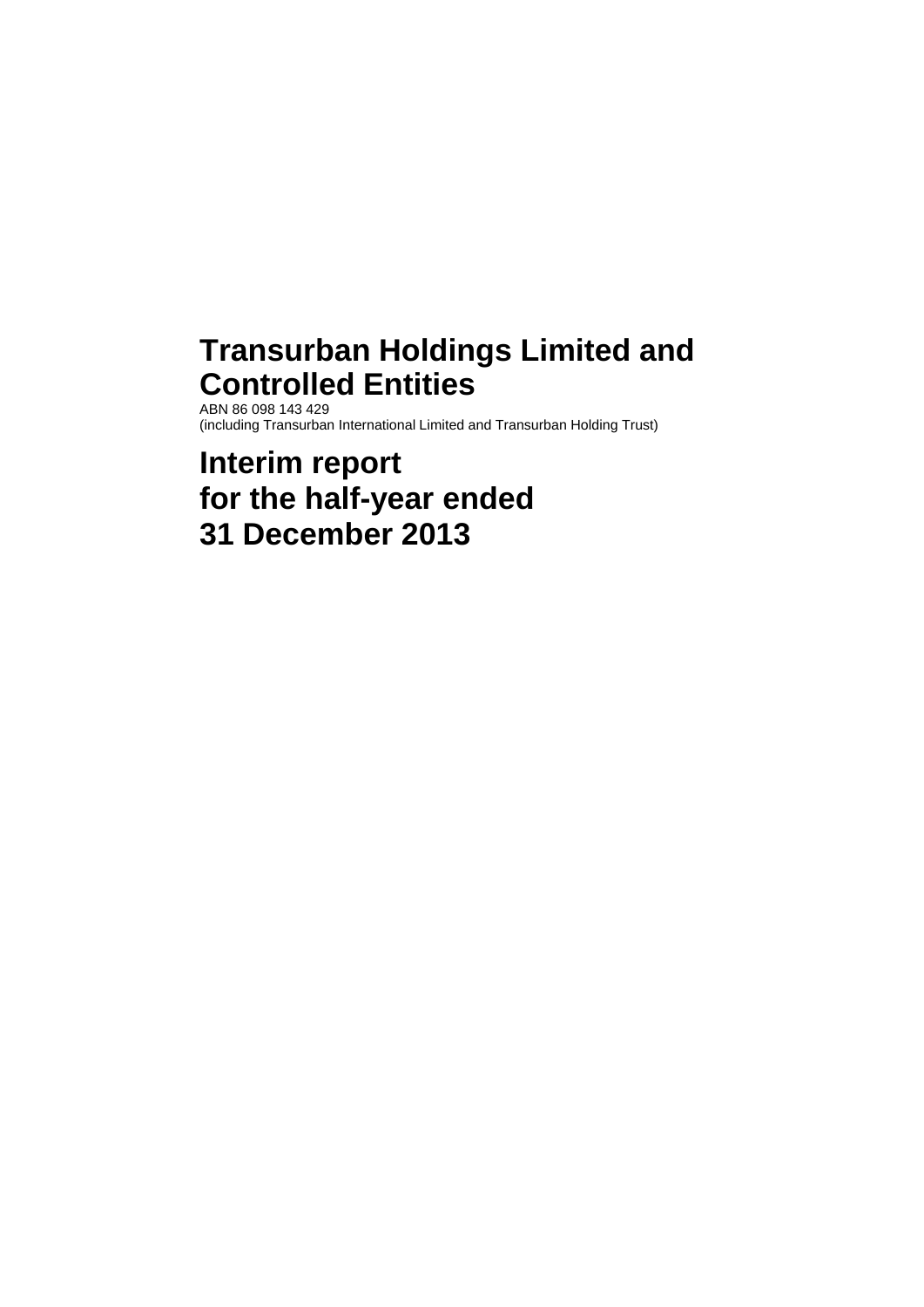## **Transurban Holdings Limited ABN 86 098 143 429 Interim report - 31 December 2013**

## **Contents**

|                                                    | Page        |
|----------------------------------------------------|-------------|
| Directors' report                                  |             |
| Auditor's independence declaration                 | $5^{\circ}$ |
| Interim financial statements                       | 6           |
| Directors' declaration                             |             |
| Independent auditor's review report to the members | 28          |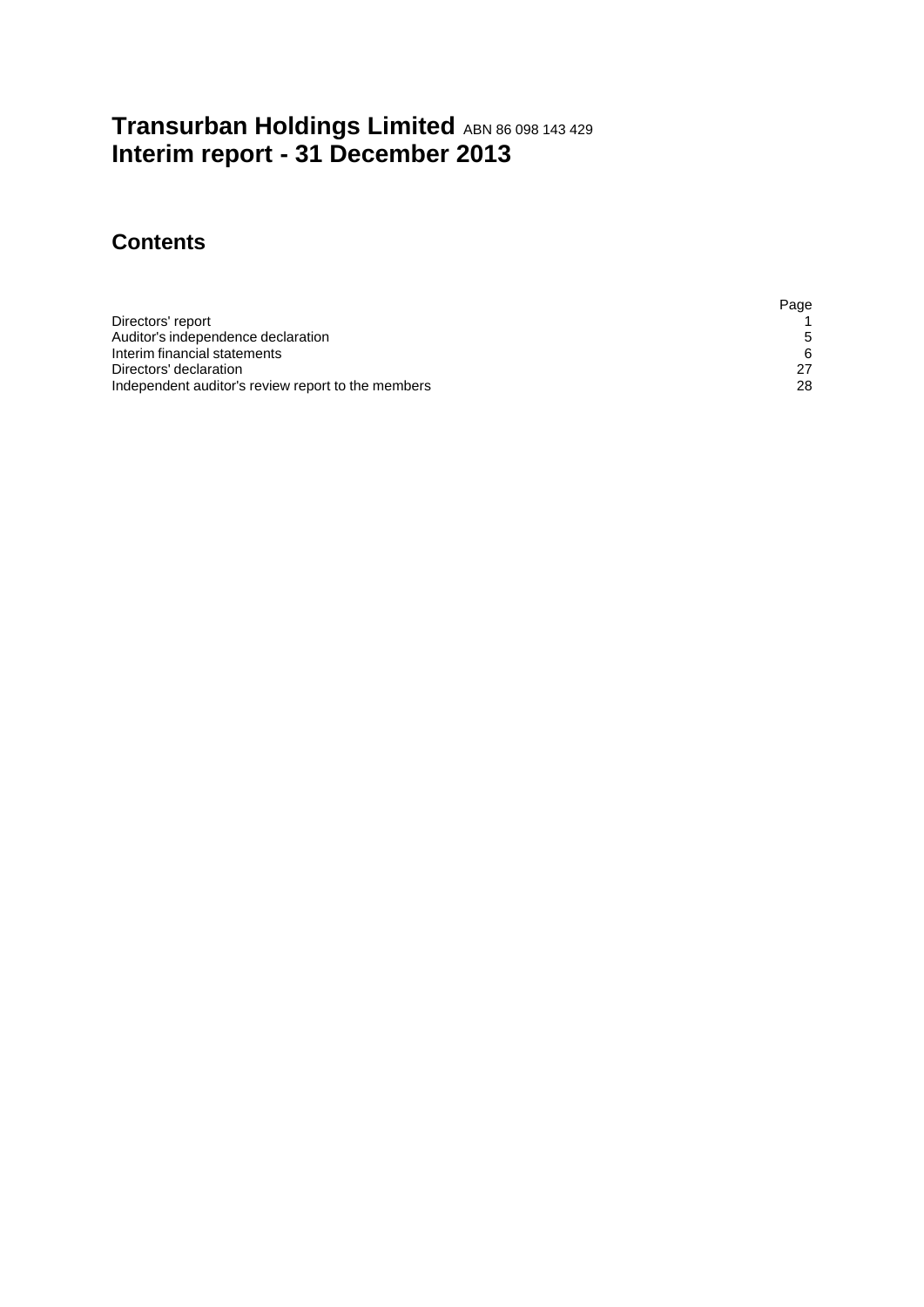### <span id="page-5-0"></span>**Directors' report**

The directors of Transurban Holdings Limited (THL), Transurban International Limited (TIL) and Transurban Infrastructure Management Limited (TIML), as Responsible Entity for Transurban Holding Trust (THT), present their report on the Transurban Group for the half-year ended 31 December 2013.

#### **Group Accounts**

The Transurban Group financial statements have been prepared as an aggregation of the financial statements of THL and controlled entities, TIL and controlled entities and THT and controlled entities, as if all entities operate together. They are therefore treated as a combined entity (and referred to as "the Group"), notwithstanding that none of the entities controls any of the others.

The financial statements have been aggregated in recognition that the securities issued by THL, TIL and THT are stapled together and comprise one share in THL, one share in TIL and one unit in THT (Stapled Security). None of the components of the Stapled Security can be traded separately.

#### **Directors**

The following persons were directors of THL, TIML and TIL during the whole of the half-year and up to the date of this report:

#### **Non-executive Directors**

Lindsay Maxsted Neil Chatfield Robert Edgar Samantha Mostyn Christine O'Reilly Rodney Slater Ian Smith **Executive Director** Scott Charlton

#### **Result**

The consolidated net profit for the half-year ended 31 December 2013 for the Transurban Group was \$80,940,000 (2012: \$81,143,000). The profit attributable to ordinary equity holders of the Transurban Group was \$81,006,000 (2012: \$80,944,000).

#### **Review of operations**

Statutory toll revenue increased by 13.3 per cent to \$450.6 million. The completion of the Hills M2 upgrade on 31 July 2013 was the primary contributor to the strong toll revenue growth, with the full northern Sydney corridor benefiting from the upgrade.

Statutory costs increased on the prior corresponding period primarily due to:

- the impact from the 495 Express Lanes operating for the full six months following commencement of operations in November 2012;
- increases in the maintenance provision expense following reviews conducted on the timing and magnitude of expenditure proposed in the near to medium term;
- a focus on business development activities associated with key projects and acquisitions; and
- an increase in costs associated with the development of the tolling and traffic management system for the 95 Express Lanes.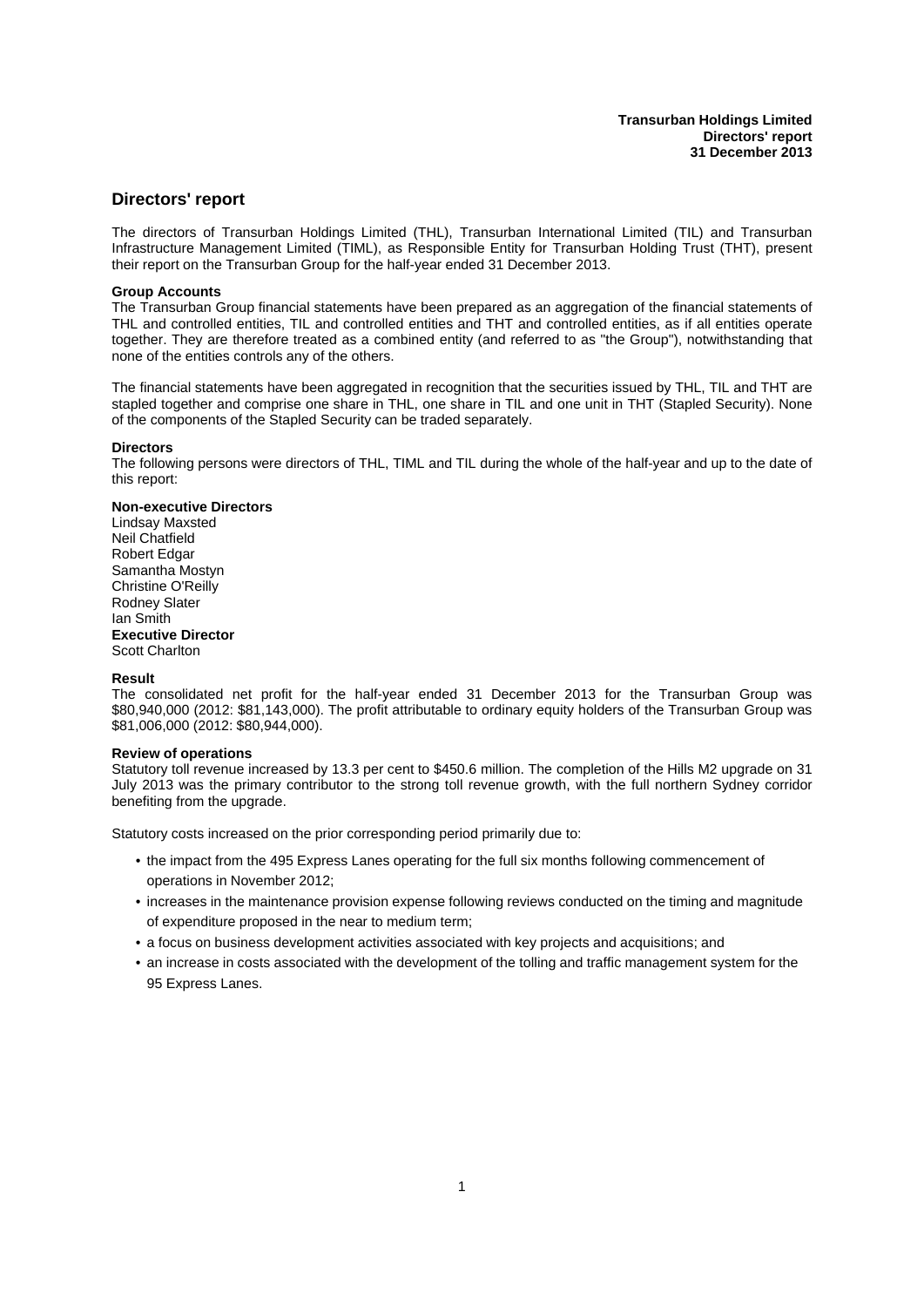#### **Review of operations (continued)**

### *Performance of Transurban's portfolio of assets*

The following shows traffic and toll revenue performance of all operating assets for the half year ended 31 December 2013 compared to the prior corresponding period. Asset performance is shown for 100 per cent of each asset. Review of costs and revenue in the commentary below also refer to 100 per cent of the asset.

| Asset (and ownership %)        | <b>Traffic</b><br>growth $(\%)$ | Toll revenue<br>31/12/13<br>\$'000 | Toll revenue<br>31/12/12<br>\$'000 | <b>Variance</b><br>\$'000 | <b>Variance</b><br>$\frac{1}{2}$ | % contribution<br>to proportional<br>toll revenue |
|--------------------------------|---------------------------------|------------------------------------|------------------------------------|---------------------------|----------------------------------|---------------------------------------------------|
| <b>Australian Assets (AUD)</b> |                                 |                                    |                                    |                           |                                  |                                                   |
| CityLink (100%)                | 2.1%                            | 269.248                            | 244.739                            | 24.509                    | 10.0%                            | 48.5%                                             |
| Hills M2 (100%)                | 12.6%                           | 94.156                             | 71.168                             | 22,988                    | 32.3%                            | 16.9%                                             |
| Lane Cove Tunnel (100%)        | 8.7%                            | 34.348                             | 30.801                             | 3.547                     | 11.5%                            | 6.2%                                              |
| M1 Eastern Distributor (75.1%) | 2.5%                            | 52,892                             | 50.985                             | 1.907                     | 3.7%                             | 7.1%                                              |
| <b>Westlink M7 (50%)</b>       | 7.5%                            | 114,798                            | 104.802                            | 9,996                     | 9.5%                             | 10.3%                                             |
| M5 Interlink (50%)             | $(2.6\%)$                       | 93.622                             | 96.722                             | (3, 100)                  | $(3.2\%)$                        | 8.4%                                              |
| US Assets (USD)                |                                 |                                    |                                    |                           |                                  |                                                   |
| Pocahontas 895 (75%)           | 1.2%                            | 8.192                              | 7.684                              | 508                       | 6.6%                             | 1.2%                                              |
| 495 Express Lanes (67.5%)      | 63.9%                           | 10.673                             | 828                                | 9.845                     | 1189.0%                          | 1.4%                                              |

#### *CityLink (Melbourne)*

Toll revenue on CityLink increased 10.0 per cent for the half year ended 31 December 2013. This growth, which is in excess of traffic growth of 2.1 per cent and toll price growth of 4.9 per cent, shows the benefits the GLIDe tolling system is delivering, with improvements in recovery rates and other revenue generating initiatives made possible as a result of the technology.

Planning and execution of major maintenance works on CityLink's Burnley and Domain tunnels has been a focus for the half year ended 31 December 2013. For the first time since the tunnels were opened to traffic in 2000, both tunnels underwent resurfacing works over the Christmas and New Year period.

#### *Hills M2 (Sydney)*

The performance of Hills M2 for the half year ended 31 December 2013 has been driven by the completion of the Hills M2 upgrade which reached practical completion on 31 July 2013. Toll revenue in particular has benefited from the completion of the upgrade with tolls on the road increasing on 1 August 2013. EBITDA margin remained strong at 83.7 per cent.

#### *Lane Cove Tunnel/Military Road e-Ramps (Sydney)*

The performance of Lane Cove Tunnel for the half year ended 31 December 2013 was positively impacted by the completion of the adjacent Hills M2 upgrade works with traffic growing 8.7 per cent. Price growth during the period was 2.4 per cent which combined with the traffic growth positively contributed to toll revenue growth of 11.5 per cent.

#### *M1 Eastern Distributor (Sydney) – Airport Motorway Group*

Following the removal of cash tolling on the M1 Eastern Distributor, the asset moved to quarterly based toll price escalations on 4 November 2013. This contributed to the toll price increase for the period of 1.2 per cent.

Significant maintenance works have commenced on the M1 Eastern Distributor in the period. The works include the replacement of roadside equipment and resurfacing works. This contributed to an increase in costs of \$6.3 million and a reduction in the EBITDA margin from 73.7 per cent to 64.8 per cent.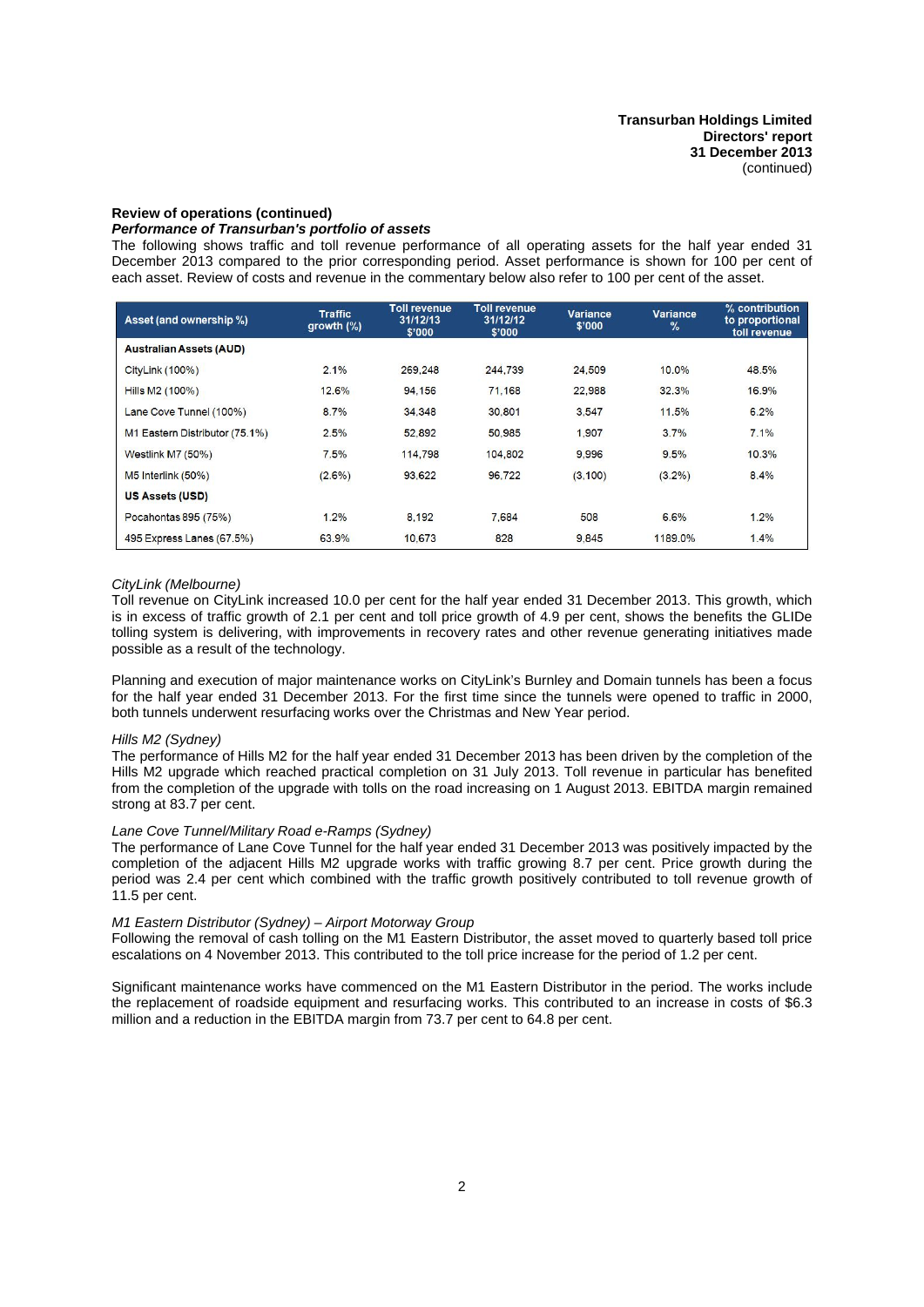#### **Review of operations (continued)**

*Performance of Transurban's portfolio of assets (continued)*

*M5 South West Motorway (Sydney) - Interlink Roads Pty Limited*

The M5 Motorway's performance has continued to be impacted in the current period by the ongoing widening works. Traffic decreased 2.6 per cent however the EBITDA margin increased by 2.2 per cent to 94.0 per cent.

Construction of the M5 West Widening project remains on schedule and on budget. The project is currently 60 per cent complete with final completion targeted for late calendar year 2014.

#### *Westlink M7 (Sydney) - Westlink Motorway Group*

Westlink M7 has been positively impacted by the completion of the Hills M2 Upgrade with traffic growth across the entire asset of 7.5 per cent.

#### *Pocahontas 895 (Virginia USA) - Transurban DRIVe*

Following the announcement in June 2013 of the intended transfer of the Pocahontas 895 concession to the lenders of the asset, works have continued through the period to affect that transfer.

Traffic increased 1.2 per cent and EBITDA grew 30.1 per cent to \$5.5 million.

#### *495 Express Lanes (Virginia USA) - Transurban DRIVe*

Total toll revenue generated for the period was USD \$10.7 million (AUD \$11.6 million) with average daily toll revenue increasing by 249.2 per cent compared to the prior period. The 495 Express Lanes were opened on 17 November 2012 and to date traffic and revenue remains below the project case expectations.

A review of the project has been completed which resulted in downward adjustments to traffic and revenue projections, including the ramp-up profile of the project. Transurban is working with key stakeholders, including lenders, to ensure the emerging revenue profile supports the capital structure. As a consequence it is expected that debt will be repaid through a combination of additional equity investment and release of existing finance reserves.

#### *Business development activities*

#### *Acquisition of Cross City Tunnel debt*

On 30 December 2013 Transurban completed the acquisition of 100 per cent of the senior secured debt of the Cross City Tunnel Group in Sydney from the Royal Bank of Scotland for \$475.0 million. Cross City Tunnel is a 2.1 kilometre tunnel linking Darling Harbour on the Western fringe of the Sydney CBD to Rushcutters Bay in the Eastern suburbs. It also includes connections to the M1 Eastern Distributor.

Receivers were appointed in September 2013 to commence a sale process for the asset. This process is ongoing and the outcome of that process will determine Transurban's future ownership, if any.

#### *95 Express Lanes (Virginia, USA) - Transurban DRIVe*

Works have continued throughout the six months to 31 December 2013 on the construction of the 95 Express Lanes in Northern Virginia, USA. The project is 63 per cent complete and is forecast to open to traffic in late calendar year 2014.

#### *M1 - M2 project*

Transurban continues to work with the NSW State Government to progress the development of the M1 - M2 project. During the period Transurban commenced the process of calling for tenders associated with the design and construction of the M1 - M2 project. Financial close for the project is expected in late calendar year 2014.

#### *Queensland Motorways Limited*

Transurban is participating in the Queensland Motorways Limited sale process and as of the date of this report this process is ongoing.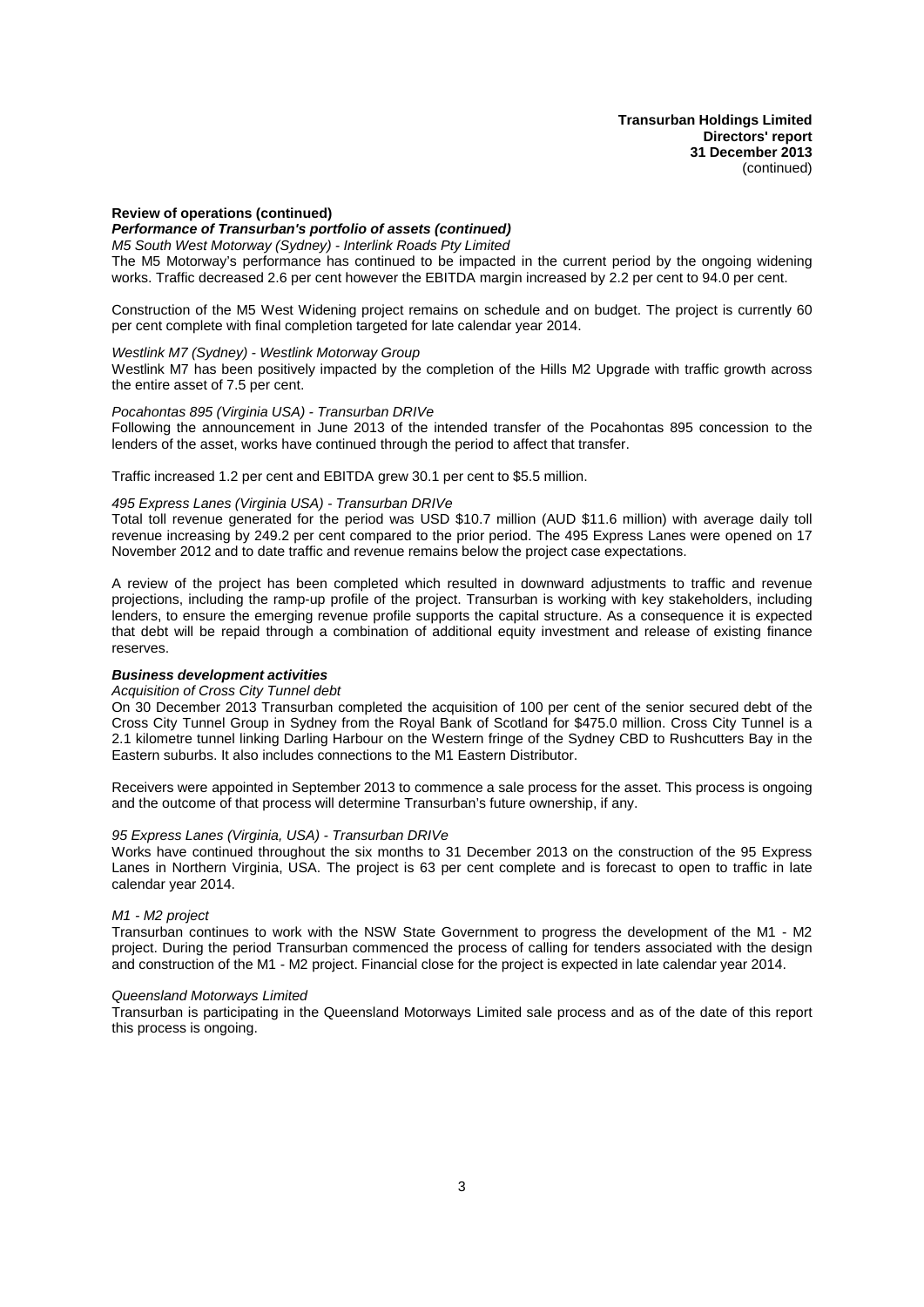**Transurban Holdings Limited Directors' report 31 December 2013** (continued)

### **Review of operations (continued)** *Refinancing activities*

*Capital markets debt*

In October 2013 the Group issued EUR 500.0 million of secured fixed rate 7-year notes under its Euro Medium Term Note Programme. The notes will mature in October 2020 and were issued at a fixed coupon rate of 2.5 per cent. The notes rank equally with the Group's existing senior debt facilities. Proceeds were used in part to repay \$100.0 million of bank term debt that was to mature in August 2014 and to part fund the Cross City Tunnel debt acquisition.

In December 2013 AMT Management Limited (as trustee for Airport Motorway Trust) issued \$300.0 million of secured fixed rate 7-year notes at a fixed coupon of 5.5 per cent. The new notes repaid \$295.0 million of existing debt, which was due to mature in July 2014, and associated transaction costs. The notes will rank equally with the entity's other bank debt.

#### *Working capital facilities and bank debt*

During the period the Group entered into \$350.0 million of working capital facilities to refinance \$220.0 million of facilities that were due in December 2013 and \$100.0 million of facilities due in August 2014. Each of the new facilities is for a term of 3 years.

In December 2013 the Group established a \$275.0 million one year bridging facility in connection with the Cross City Tunnel debt acquisition. These facilities rank equally with Transurban's existing senior debt facilities.

#### **Matters subsequent to the end of the half-year**

Other than as disclosed elsewhere in this report at the date of this report the directors are not aware of any circumstances that have arisen since 31 December 2013 that have significantly affected, or may significantly affect, the Group's operations in future financial years, the results of those operations in future financial years, or the Group's state of affairs in future financial years.

#### **Auditor's independence declaration**

A copy of the auditor's independence declaration as required under section 307C of the *Corporations Act 2001* is set out on page 5.

#### **Rounding of amounts**

The Group is of a kind referred to in Class Order 98/100, issued by the Australian Securities and Investments Commission, relating to the "rounding off" of amounts in the directors' report and financial report. Amounts in the directors' report and financial report have been rounded off to the nearest thousand dollars in accordance with that Class Order.

#### **Auditor**

PricewaterhouseCoopers continues in office in accordance with section 327 of the *Corporations Act 2001*.

This report is made in accordance with a resolution of Directors.

 $\gamma$ *nn*<sub>n</sub>.

Lindsay Maxsted **Director** 

hadhe-

Scott Charlton **Director** 

Melbourne 13 February 2014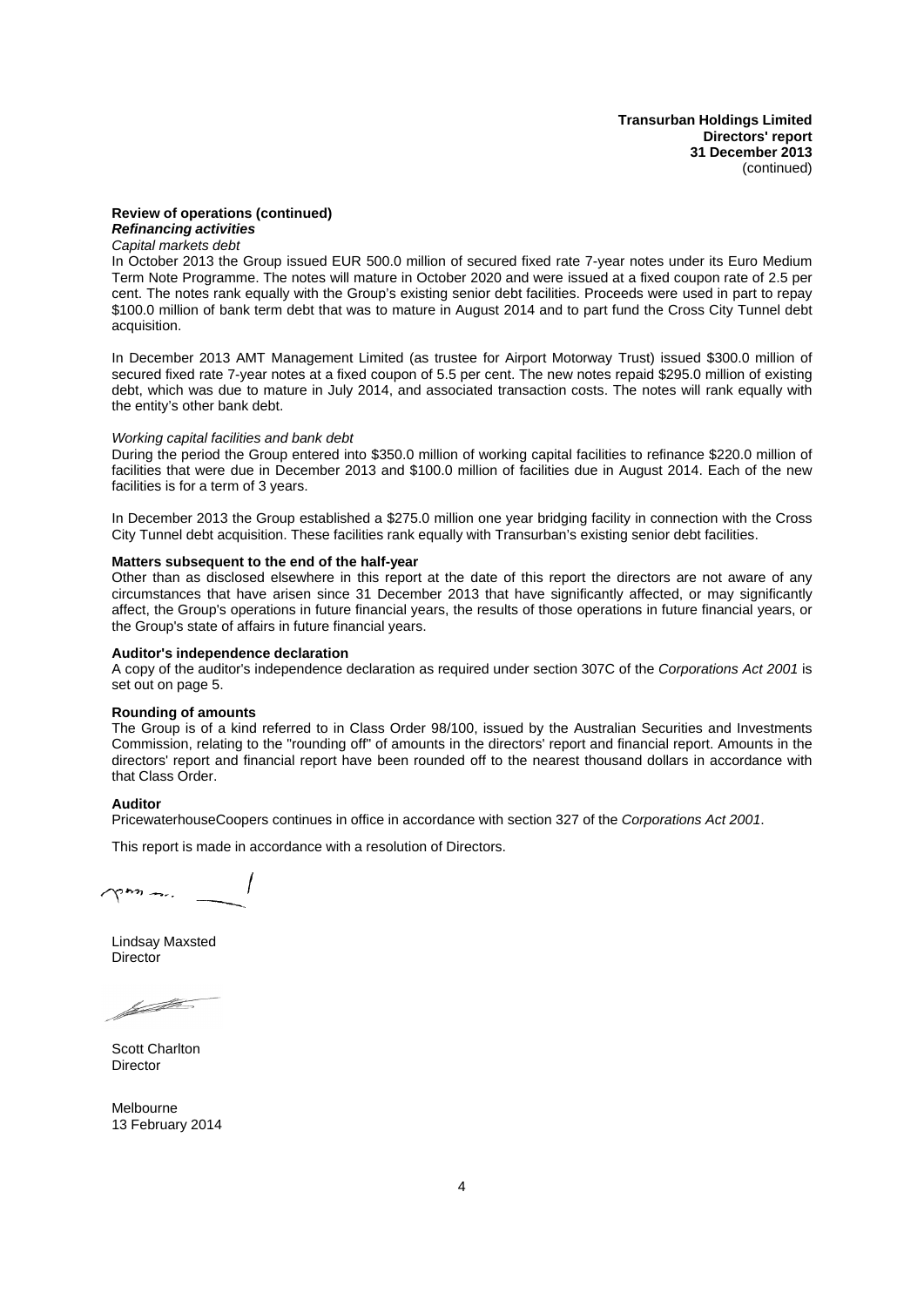

## **Auditor's Independence Declaration**

As lead auditor for the review of Transurban Holdings Limited and the Transurban Holdings Limited Group for the half year ended 31 December 2013, I declare that to the best of my knowledge and belief, there have been:

- a) no contraventions of the auditor independence requirements of the *Corporations Act 2001* in relation to the review; and
- b) no contraventions of any applicable code of professional conduct in relation to the review.

This declaration is in respect of Transurban Holdings Limited and Transurban Holdings Limited Group (the Group). The Group comprises the aggregation of Transurban Holdings Limited, Transurban Holding Trust and Transurban International Limited and the entities they controlled during the period.

 $\mathcal{D}^{\mathcal{U}}$ 

Driewatchowse Corpor

Chris Dodd Melbourne Partner 13 February 2014 PricewaterhouseCoopers

*PricewaterhouseCoopers, ABN 52 780 433 757 Freshwater Place, 2 Southbank Boulevard, SOUTHBANK VIC 3006 GPO Box 1331L, MELBOURNE VIC 3001, DX77 T: +61 3 8603 1000, F: +61 3 8603 1999, www.pwc.com.au*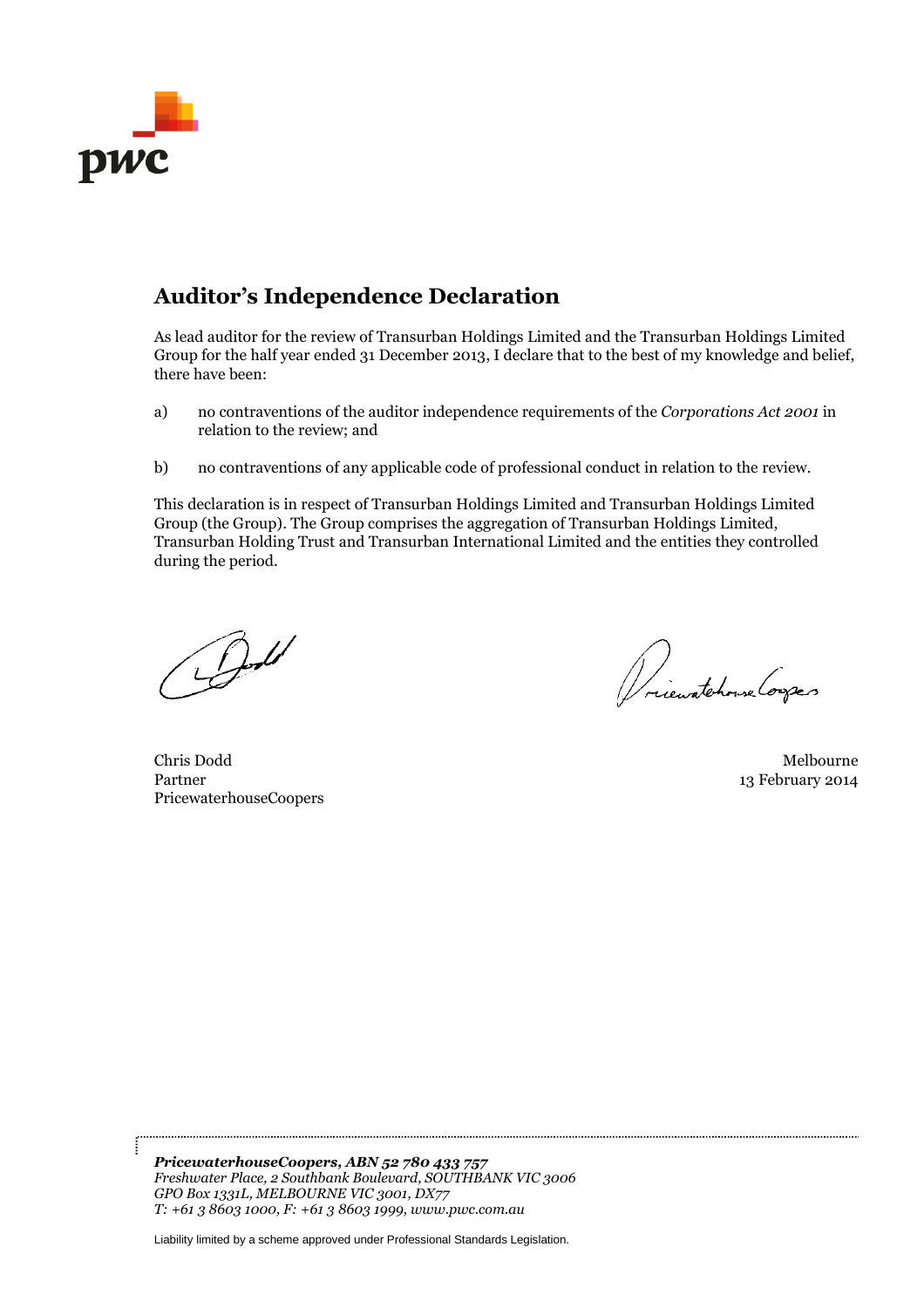## <span id="page-10-0"></span>**Transurban Holdings Limited ABN 86 098 143 429 Interim financial report - 31 December 2013**

| Interim financial statements                       |    |
|----------------------------------------------------|----|
| Consolidated income statement                      |    |
| Consolidated statement of comprehensive income     | 8  |
| Consolidated balance sheet                         | 9  |
| Consolidated statement of changes in equity        | 10 |
| Consolidated statement of cash flows               | 11 |
| Notes to the consolidated financial statements     | 12 |
| Directors' declaration                             | 27 |
| Independent auditor's review report to the members | 28 |
|                                                    |    |

This interim financial report does not include all the notes of the type normally included in an annual financial report. Accordingly, this report is to be read in conjunction with the annual report for the year ended 30 June 2013 and any public announcements made by the Transurban Group during the interim reporting period in accordance with the continuous disclosure requirements of the *Corporations Act 2001*.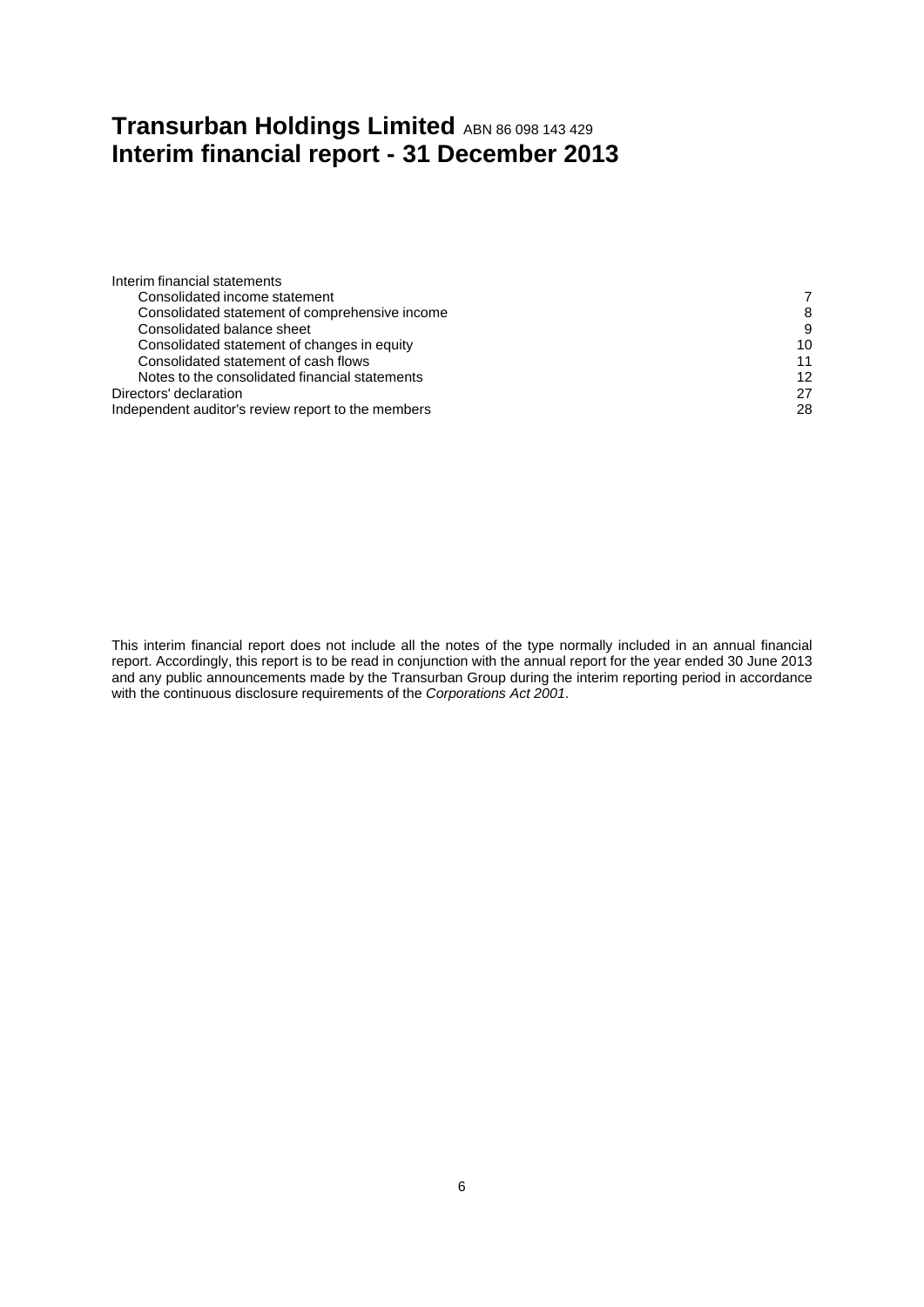#### **Transurban Holdings Limited Consolidated income statement For the half-year 31 December 2013**

<span id="page-11-0"></span>

|                                                                        | <b>Notes</b> | 2013<br>\$'000 | 2012<br>\$'000 |
|------------------------------------------------------------------------|--------------|----------------|----------------|
|                                                                        |              |                |                |
| Revenue                                                                |              |                |                |
| Toll, fee and other road revenue                                       |              | 497,643        | 439,393        |
| Construction revenue                                                   |              | 53,702         | 124,618        |
| Management, business development and other revenue                     |              | 20,534         | 21,191         |
|                                                                        | 3            | 571,879        | 585,202        |
| Road operating costs                                                   |              | (112,920)      | (96, 984)      |
| Corporate costs                                                        |              | (17, 696)      | (22, 806)      |
| Business development costs                                             |              | (9,206)        | (8,803)        |
| Construction costs                                                     |              | (50, 996)      | (115,770)      |
|                                                                        |              | (190,818)      | (244, 363)     |
| Profit before depreciation and amortisation, net finance costs, equity |              |                |                |
| accounted investments and income taxes                                 |              | 381,061        | 340,839        |
|                                                                        |              |                |                |
| Depreciation and amortisation expense                                  |              | (159, 746)     | (154, 867)     |
| Finance income                                                         |              | 58,259         | 53,853         |
| Finance costs                                                          |              | (187, 657)     | (177, 800)     |
| <b>Net finance costs</b>                                               | 6            | (129, 398)     | (123, 947)     |
| Share of net (losses) profits of equity accounted investments          |              | (14,996)       | 853            |
| Profit before income tax                                               |              | 76,921         | 62,878         |
| Income tax benefit                                                     |              | 4,019          | 18,265         |
|                                                                        |              |                |                |
| Profit for the half-year                                               |              | 80,940         | 81,143         |
| Profit is attributable to:                                             |              |                |                |
| Ordinary equity holders of the stapled group                           |              | 81,006         | 80,944         |
| Non-controlling interests                                              |              | (66)           | 199            |
|                                                                        |              | 80,940         | 81,143         |
|                                                                        |              | <b>Cents</b>   | Cents          |
| Earnings per security attributable to the ordinary equity holders of   |              |                |                |
| the stapled group:<br>Basic earnings per stapled security              |              | 5.5            |                |
| Diluted earnings per stapled security                                  | 9<br>9       | 5.5            | 5.5<br>5.5     |

*The above consolidated income statement should be read in conjunction with the accompanying notes.*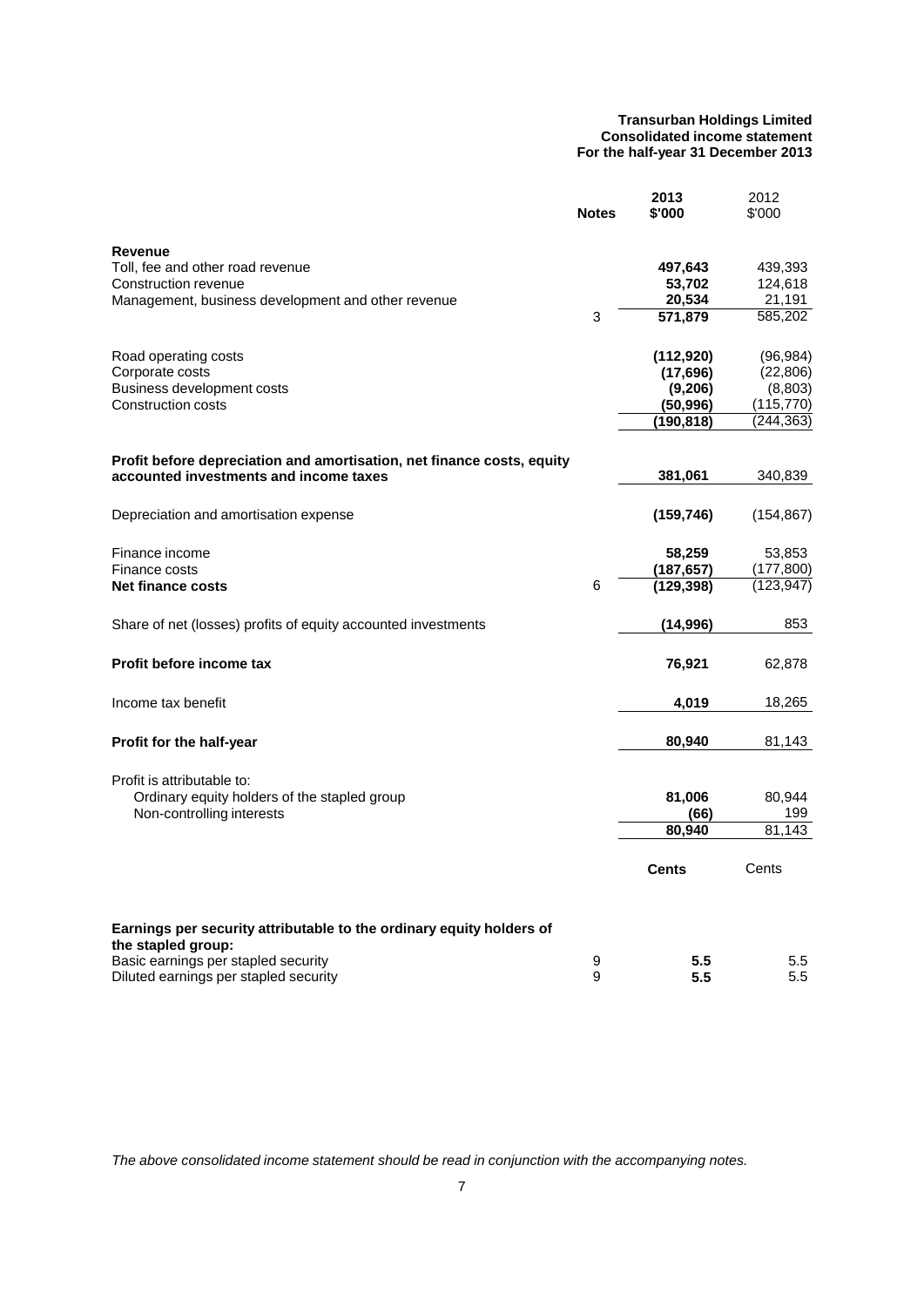#### **Transurban Holdings Limited Consolidated statement of comprehensive income For the half-year 31 December 2013**

<span id="page-12-0"></span>

|                                                                                       | 2013<br>\$'000 | 2012<br>\$'000 |
|---------------------------------------------------------------------------------------|----------------|----------------|
| Profit for the half-year                                                              | 80,940         | 81,143         |
| Other comprehensive income (loss)<br>Items that may be reclassified to profit or loss |                |                |
| Changes in the fair value of cash flow hedges, net of tax                             | 32,431         | (9,829)        |
| Exchange differences on translation of foreign operations, net of tax                 | (5.356)        | 4,083          |
| Other comprehensive income (loss) for the half-year, net of tax                       | 27,075         | (5,746)        |
| Total comprehensive income for the half-year                                          | 108,015        | 75,397         |
| Total comprehensive income for the half-year is attributable to:                      |                |                |
| Members of Transurban Holdings Limited                                                | 148,092        | 74,456         |
| Non-controlling interests                                                             | (40,077)       | 941            |
|                                                                                       | 108,015        | 75,397         |

*The above consolidated statement of comprehensive income should be read in conjunction with the accompanying notes.*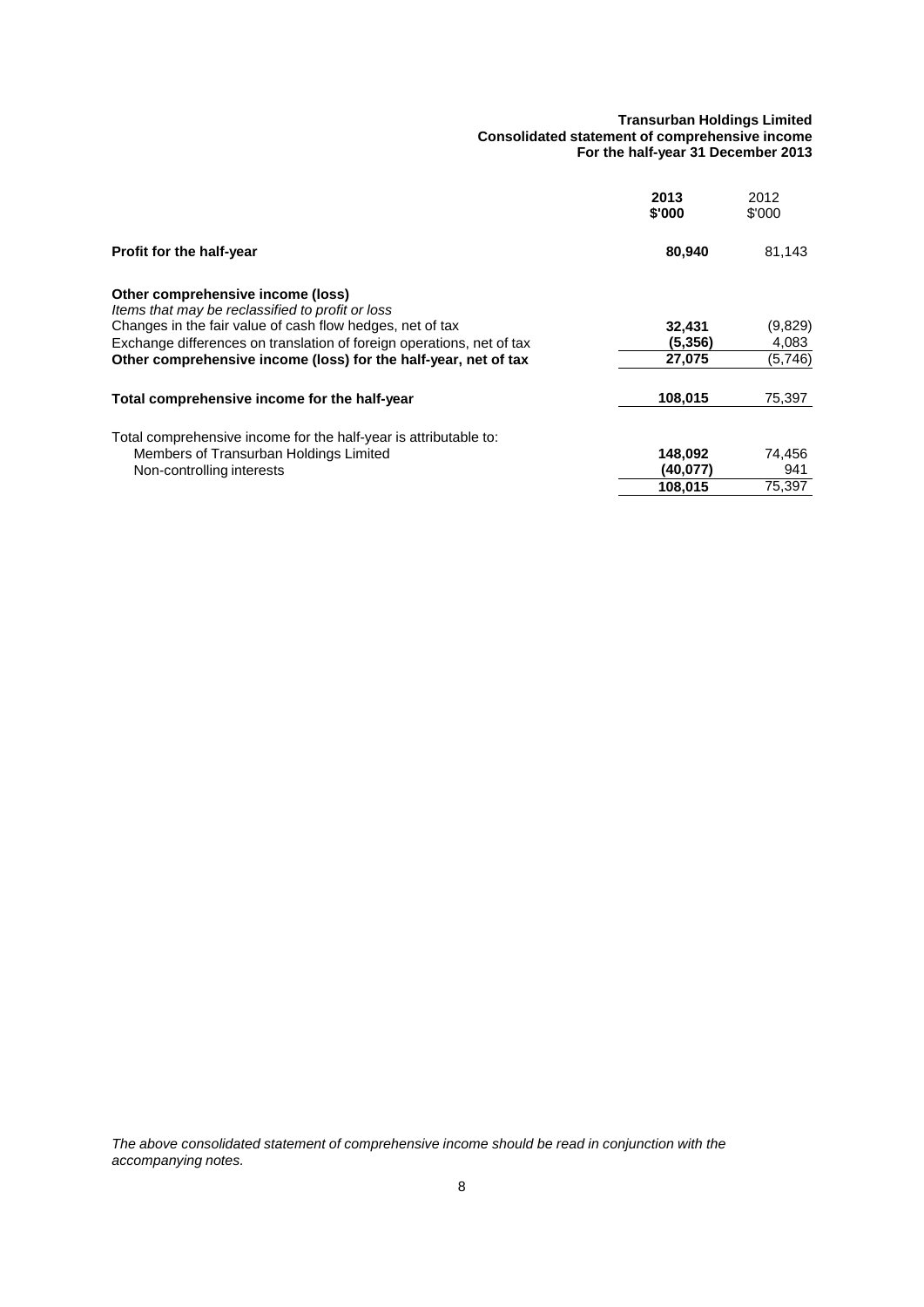#### **Transurban Holdings Limited Consolidated balance sheet As at 31 December 2013**

<span id="page-13-0"></span>

|                                                             | <b>Notes</b> | 31 December<br>2013<br>\$'000 | 30 June<br>2013<br>\$'000 |
|-------------------------------------------------------------|--------------|-------------------------------|---------------------------|
| <b>ASSETS</b>                                               |              |                               |                           |
| <b>Current assets</b>                                       |              |                               |                           |
| Cash and cash equivalents                                   |              | 457,676                       | 259,385                   |
| Trade and other receivables<br>Assets held for sale         | 12           | 96,019                        | 88,548                    |
| Derivative financial instruments                            |              | 533,844<br>1,926              | 963                       |
| <b>Total current assets</b>                                 |              | 1,089,465                     | 348,896                   |
|                                                             |              |                               |                           |
| <b>Non-current assets</b>                                   |              |                               |                           |
| Equity accounted investments                                |              | 539,084                       | 532,266                   |
| Held to maturity investments                                |              | 905,329                       | 862,866                   |
| Derivative financial instruments                            | 4            | 43,701                        | 9,935                     |
| Property, plant and equipment                               |              | 189,854                       | 180,166                   |
| Deferred tax assets                                         |              | 8,358                         | 9,147                     |
| Intangible assets<br><b>Total non-current assets</b>        |              | 8,017,128<br>9,703,454        | 8,128,350<br>9,722,730    |
|                                                             |              |                               |                           |
| <b>Total assets</b>                                         |              | 10,792,919                    | 10,071,626                |
|                                                             |              |                               |                           |
| <b>LIABILITIES</b>                                          |              |                               |                           |
| <b>Current liabilities</b>                                  |              |                               |                           |
| Trade and other payables                                    |              | 95,157                        | 105,595<br>438,256        |
| <b>Borrowings</b><br>Derivative financial instruments       | 4            | 1,036,757<br>35,944           | 7,037                     |
| Current tax liabilities                                     |              | 356                           |                           |
| Provisions                                                  |              | 356,784                       | 334,413                   |
| Other liabilities                                           |              | 76,471                        | 71,873                    |
| Liabilities held for sale                                   | 12           | 42,734                        |                           |
| <b>Total current liabilities</b>                            |              | 1,644,203                     | 957,174                   |
| <b>Non-current liabilities</b>                              |              |                               |                           |
| Borrowings                                                  |              | 4,751,429                     | 4,499,235                 |
| Deferred tax liabilities                                    |              | 625,499                       | 629,648                   |
| Provisions                                                  |              | 209,183                       | 202,363                   |
| Derivative financial instruments                            | 4            | 265,275                       | 357,872                   |
| <b>Other liabilities</b>                                    |              | 56,761                        | 60,358                    |
| Total non-current liabilities                               |              | 5,908,147                     | 5,749,476                 |
| <b>Total liabilities</b>                                    |              |                               |                           |
|                                                             |              | 7,552,350                     | 6,706,650                 |
| <b>Net assets</b>                                           |              | 3,240,569                     | 3,364,976                 |
| <b>EQUITY</b>                                               |              |                               |                           |
| Contributed equity                                          |              | 8,003,978                     | 7,975,953                 |
| Reserves                                                    |              | (81, 865)                     | (104, 137)                |
| <b>Accumulated losses</b>                                   |              | (4,597,565)                   | (4,469,457)               |
| Non-controlling interest - Transurban International Limited |              | (226, 484)                    | (183, 559)                |
| Non-controlling interests                                   |              | 142,505                       | 146,176                   |
| <b>Total equity</b>                                         |              | 3,240,569                     | 3,364,976                 |

*The above consolidated balance sheet should be read in conjunction with the accompanying notes.*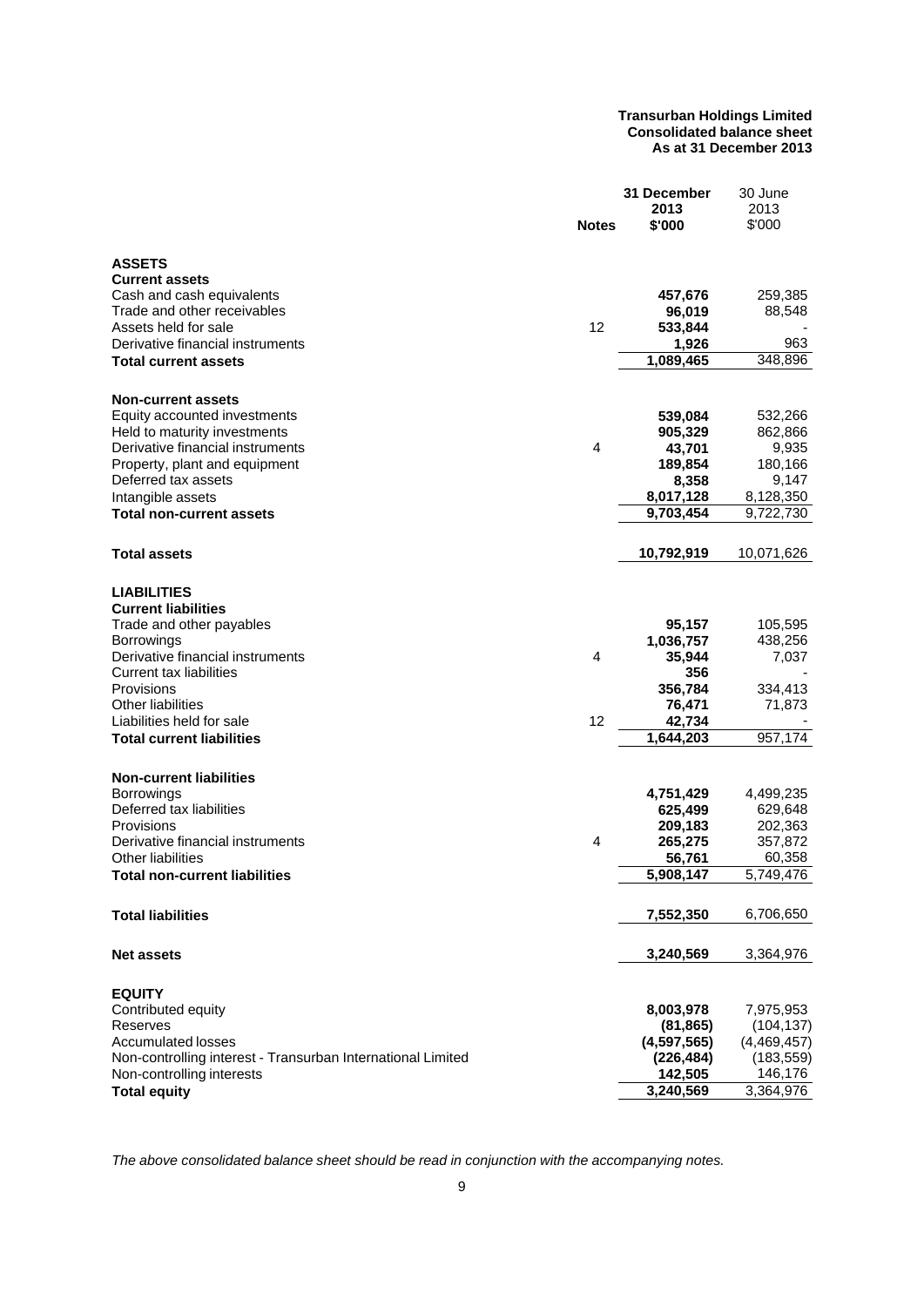#### **Transurban Holdings Limited Consolidated statement of changes in equity For the half-year 31 December 2013**

<span id="page-14-0"></span>

|                                                                                                                                                                                                                                                                                              |                                        |                           | Attributable to members of Transurban Holdings Limited |                                                    |                                                            |                                                       |                                                                |
|----------------------------------------------------------------------------------------------------------------------------------------------------------------------------------------------------------------------------------------------------------------------------------------------|----------------------------------------|---------------------------|--------------------------------------------------------|----------------------------------------------------|------------------------------------------------------------|-------------------------------------------------------|----------------------------------------------------------------|
|                                                                                                                                                                                                                                                                                              | <b>Contributed</b><br>equity<br>\$'000 | <b>Reserves</b><br>\$'000 | <b>Accumulated</b><br>losses<br>\$'000                 | Total<br>\$'000                                    | Non-<br>controlling<br>interests -<br><b>TIL</b><br>\$'000 | Non-<br>controlling<br>interests -<br>Other<br>\$'000 | <b>Total equity</b><br>\$'000                                  |
| Balance at 1 July 2012                                                                                                                                                                                                                                                                       | 7,847,912                              | (138, 340)                | (4,232,045)                                            | 3,477,527                                          | (148, 505)                                                 | 158,103                                               | 3,487,125                                                      |
| <b>Comprehensive income</b><br>Profit (loss) for the half-year<br>Other comprehensive                                                                                                                                                                                                        |                                        |                           | 89,677                                                 | 89,677                                             | (8,733)                                                    | 199                                                   | 81,143                                                         |
| income (loss)                                                                                                                                                                                                                                                                                |                                        | (15, 221)                 |                                                        | (15, 221)                                          | 9,505                                                      | (30)                                                  | (5,746)                                                        |
| <b>Total comprehensive income</b><br>for the half-year                                                                                                                                                                                                                                       |                                        | (15, 221)                 | 89,677                                                 | 74,456                                             | 772                                                        | 169                                                   | 75,397                                                         |
| <b>Transactions with owners in</b><br>their capacity as owners:<br>Distribution reinvestment plan<br>Distributions provided for or paid                                                                                                                                                      | 15,322                                 |                           | (226, 669)                                             | 15,322<br>(226, 669)                               | 1,153                                                      |                                                       | 16,475<br>(226, 669)                                           |
| Changes in value of<br>share-based payment reserve                                                                                                                                                                                                                                           | 4,077                                  | (2,655)                   |                                                        | 1,422                                              | (71)                                                       |                                                       | 1,351                                                          |
|                                                                                                                                                                                                                                                                                              | 19,399                                 | (2,655)                   | (226, 669)                                             | (209, 925)                                         | 1,082                                                      |                                                       | (208, 843)                                                     |
| Balance at 31 December 2012 7,867,311                                                                                                                                                                                                                                                        |                                        | (156, 216)                | (4,369,037)                                            | 3,342,058                                          | (146, 651)                                                 | 158,272                                               | 3,353,679                                                      |
| Balance at 1 July 2013                                                                                                                                                                                                                                                                       | 7,975,953                              | (104, 137)                | (4,469,457)                                            | 3,402,359                                          | (183, 559)                                                 | 146,176                                               | 3,364,976                                                      |
| <b>Comprehensive income</b><br>Profit (loss) for the half-year<br>Other comprehensive<br>income (loss)                                                                                                                                                                                       |                                        | 23,839                    | 124,253                                                | 124,253<br>23,839                                  | (43, 247)<br>413                                           | (66)<br>2,823                                         | 80,940<br>27,075                                               |
| <b>Total comprehensive income</b><br>for the half-year                                                                                                                                                                                                                                       |                                        | 23,839                    | 124,253                                                | 148,092                                            | (42, 834)                                                  | 2,757                                                 | 108,015                                                        |
| <b>Transactions with owners in</b><br>their capacity as owners:<br>Distribution reinvestment plan<br>Distributions provided for or<br>paid<br>Distributions to non-controlling<br>interest<br>Changes in value of<br>share-based payment reserve<br>Deferred short term incentives<br>issued | 24,704<br>1,909<br>1,412<br>28,025     | (1, 567)<br>(1, 567)      | (252, 622)<br>269<br>(8)<br>(252, 361)                 | 24,704<br>(252, 622)<br>611<br>1,404<br>(225, 903) | 351<br>(468)<br>26<br>(91)                                 | (6, 428)<br>(6, 428)                                  | 25,055<br>(252, 622)<br>(6, 428)<br>143<br>1,430<br>(232, 422) |
| Balance at 31 December 2013                                                                                                                                                                                                                                                                  | 8,003,978                              | (81, 865)                 | (4,597,565)                                            | 3,324,548                                          | (226, 484)                                                 | 142,505                                               | 3,240,569                                                      |

*The above consolidated statement of changes in equity should be read in conjunction with the accompanying notes.*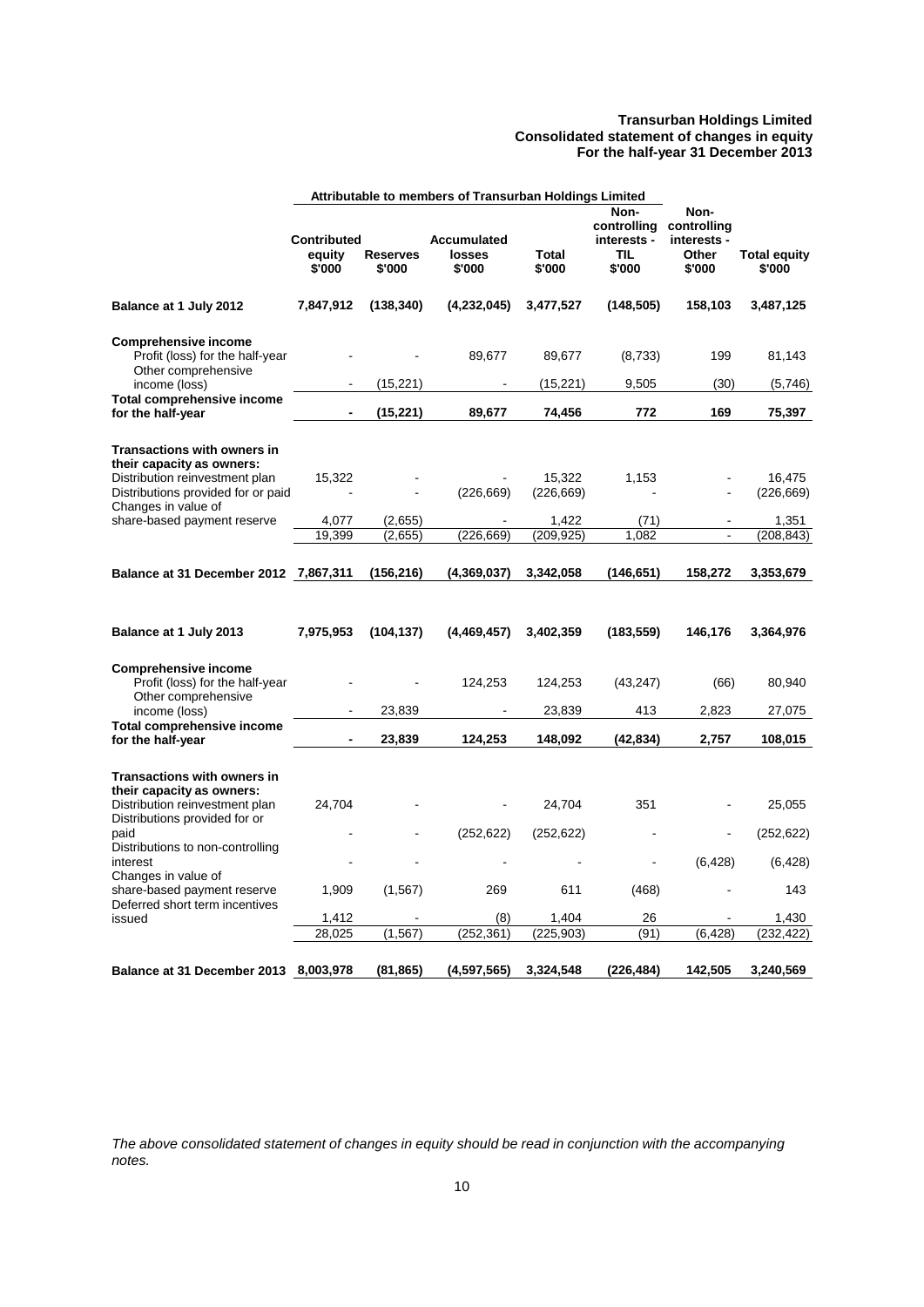#### **Transurban Holdings Limited Consolidated statement of cash flows For the half-year 31 December 2013**

<span id="page-15-0"></span>

|                                                                  | 2013<br>\$'000 | 2012<br>\$'000 |
|------------------------------------------------------------------|----------------|----------------|
| Cash flows from operating activities                             |                |                |
| Receipts from customers (inclusive of GST)                       | 533,485        | 489,851        |
| Payments to suppliers and employees (inclusive of GST)           | (183, 500)     | (181, 122)     |
| Payments for maintenance of intangible assets                    | (7, 495)       | (5,284)        |
| Interest received                                                | 26,691         | 23,762         |
| Other revenue                                                    | 39,271         | 29,186         |
| Interest paid                                                    | (179, 853)     | (166, 520)     |
| Income taxes paid                                                | (1, 724)       | (8,866)        |
| Net cash inflow from operating activities                        | 226,875        | 181,007        |
| Cash flows from investing activities                             |                |                |
| Payments for held-to-maturity investments, net of fees           | (12, 477)      | (10,054)       |
| Payments for equity accounted investments                        | (27, 878)      | (141, 178)     |
| Payments for intangible assets                                   | (60, 236)      | (111, 166)     |
| Payments for property, plant and equipment                       | (10, 966)      | (8,008)        |
| Distributions received from equity accounted investments         | 26,500         | 24,500         |
| Payments for business combination, net of cash                   | (474, 975)     |                |
| Net cash (outflow) from investing activities                     | (560, 032)     | (245,906)      |
| Cash flows from financing activities                             |                |                |
| Proceeds from borrowings (net of costs)                          | 1,559,956      | 239,642        |
| Repayment of borrowings                                          | (802, 322)     | (57,000)       |
| Dividends and distributions paid to the Group's security holders | (204, 586)     | (202, 271)     |
| Distributions paid to non-controlling interests                  | (4, 233)       | (3,635)        |
| Net cash inflow (outflow) from financing activities              | 548,815        | (23, 264)      |
| Net increase (decrease) in cash and cash equivalents             | 215,658        | (88, 163)      |
| Cash and cash equivalents at the beginning of the year           | 259,385        | 318,148        |
| Effects of exchange rate changes on cash and cash equivalents    | (1, 232)       | (53)           |
| Cash and cash equivalents at end of the half-year                | 473,811        | 229,932        |
| Cash and cash equivalents from continuing operations             | 457,676        | 229,932        |
| Cash and cash equivalents from assets held for sale              | 16,135         |                |
| Cash and cash equivalents at end of the half-year                | 473,811        | 229.932        |

*The above consolidated statement of cash flows should be read in conjunction with the accompanying notes.*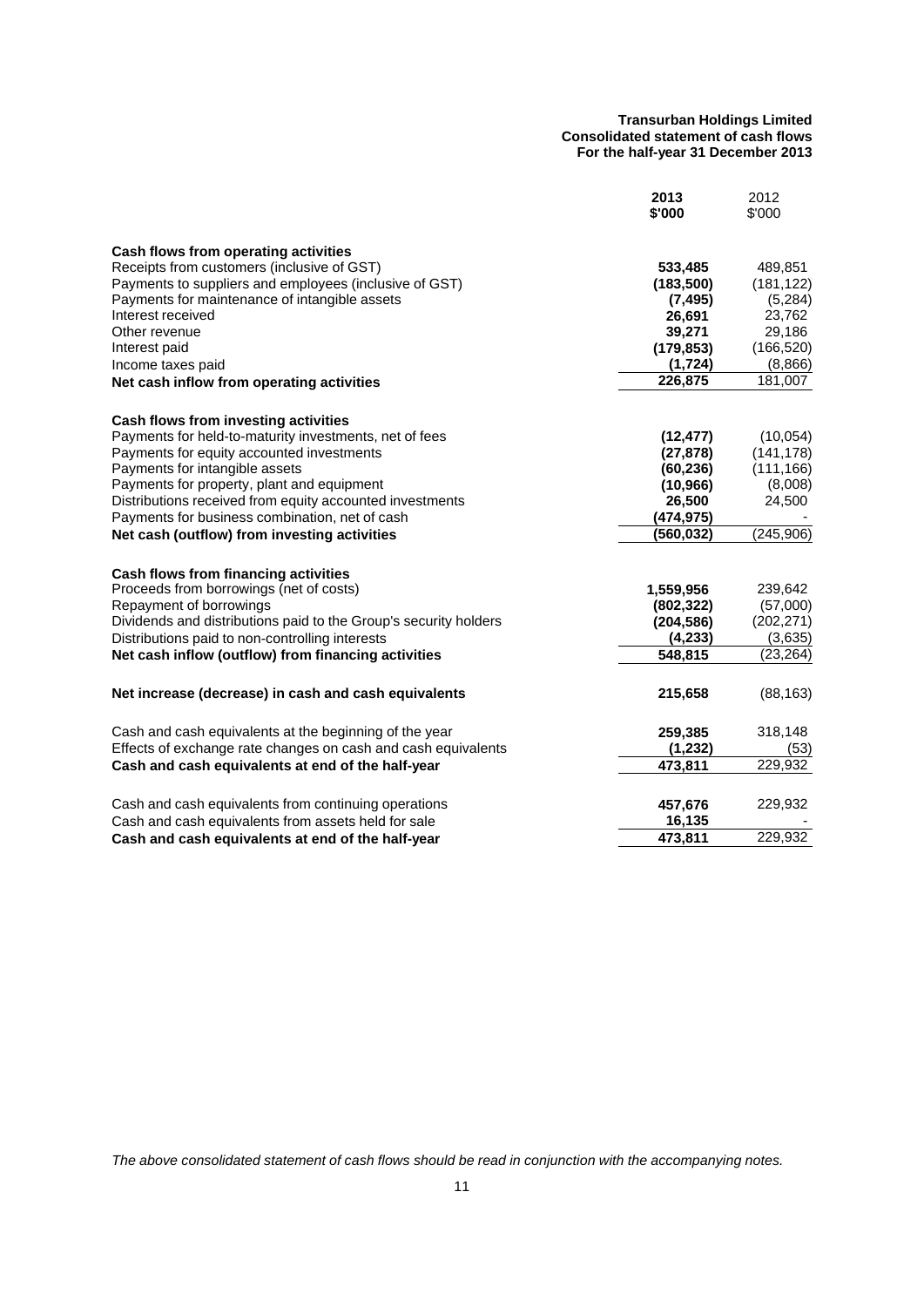## <span id="page-16-0"></span>**1 Basis of preparation of half-year report**

This condensed consolidated interim financial report for the half-year reporting period ended 31 December 2013 has been prepared in accordance with AASB 134 *Interim Financial Reporting* and the *Corporations Act 2001.*

The Transurban Group financial statements have been prepared as an aggregation of the financial statements of Transurban Holdings Limited (THL) and controlled entities, Transurban International Limited (TIL) and controlled entities and Transurban Holding Trust (THT) and controlled entities, as if all entities operate together. They are therefore treated as a combined entity (hereon referred to as "the Group"), notwithstanding that none of the entities controls any of the others. The principles of consolidation have been applied in order to present the aggregated financial statements on a combined basis. THL has been deemed the parent of the Group.

The financial statements have been aggregated in recognition of the fact that the securities issued by THL, THT and TIL are stapled together and comprise one share in THL, one unit in THT and one share in TIL (Stapled Security). None of the components of the Stapled Security can be traded separately.

In previous financial reporting periods, THL was identified as the parent entity in relation to the pre-date of transition stapling with THT and the post-date of transition stapling with TIL. In accordance with UIG 1013 *Pre-date of Transition Stapling Arrangements* the results and equity of THL and THT were combined in the financial statements. AASB Interpretation 1002 *Post date of Transition Stapling Arrangements* required the results and equity of TIL to be treated and disclosed as non-controlling interest.

AASB 10 *Consolidated Financial Statements* has become effective for the Transurban Group from 1 July 2013. Under AASB 10 it is currently uncertain if the Transurban Group financial statements can continue to be prepared on the basis as described above.

In August 2013 the Australian Securities and Investment Commission released Class Order 13/1050 which provided the ability for Stapled Security Groups who were applying AASB 10 for the first time to continue to prepare aggregated financial statements at 30 June 2013 on the same basis as previous financial reporting periods. In December 2013 Class Order 13/1644 was released which extends the applicability of Class Order 13/1050 indefinitely. The Transurban Group financial statements for the period ended 31 December 2013 have been prepared in accordance with Class Order 13/1050.

The Group's current liabilities exceed its current assets by \$554.7 million as at 31 December 2013 as a number of tranches of debt require refinancing in the next 12 months. The financial report has been prepared on a going concern basis, which contemplates the continuity of normal operations, as the Group is trading profitably and has continually been able to refinance maturing debt. In addition, as at 31 December 2013 the Group has available a total of \$395.2 million of unused working capital facilities with 6 financial institutions.

This interim financial report does not include all the notes of the type normally included in an annual financial report. Accordingly, this report is to be read in conjunction with the annual report for the year ended 30 June 2013 and any public announcements made by the Transurban Group during the interim reporting period in accordance with the continuous disclosure requirements of the *Corporations Act 2001.*

The Group has amended some of its accounting policies as the result of new or revised accounting standards which became effective for the annual reporting period commencing on 1 July 2013.

The affected policies and standards are:

(i) AASB 10 *Consolidated Financial Statements*, AASB 11 *Joint Arrangements*, AASB 12 *Disclosure of Interests in Other Entities*, revised AASB 127 *Separate Financial Statements*, AASB 128 *Investments in Associates and Joint Ventures*, AASB 2011-7 *Amendments to Australian Accounting Standards arising from the Consolidation and Joint Arrangements Standards* and AASB 2012-10 *Amendments to Australian Accounting Standards - Transition Guidance and Other Amendments.*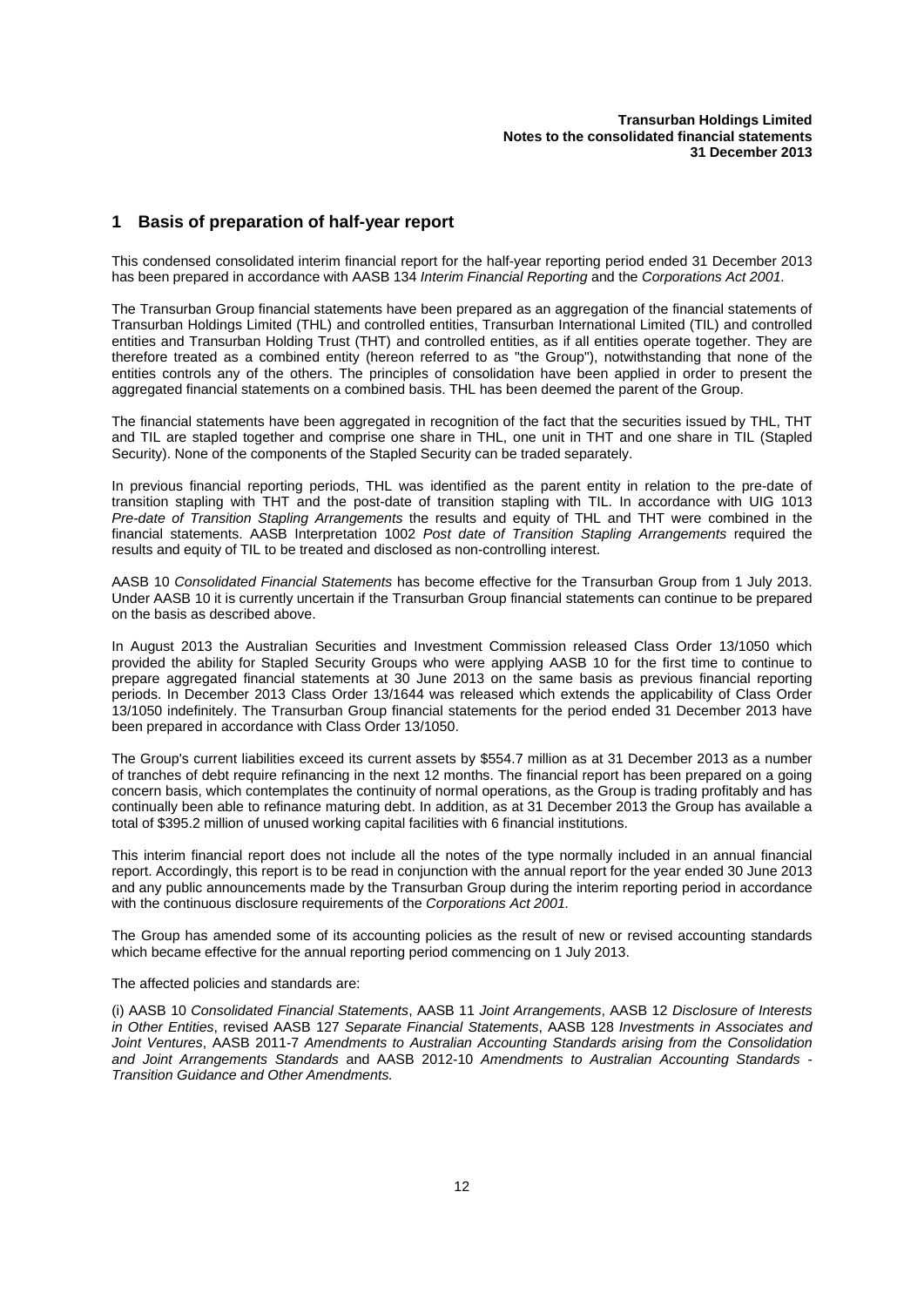## **1 Basis of preparation of half-year report (continued)**

AASB 10 replaces all of the guidance on control and consolidation in AASB 127 Consolidated and Separate Financial Statements, and Interpretation 112 Consolidation - Special Purpose Entities. The core principle that a consolidated entity presents a parent and its subsidiaries as if they are a single economic entity remains unchanged, as do the mechanics of consolidation. However the standard introduces a single definition of control that applies to all entities. It focuses on the need to have both power and rights or exposure to variable returns before control is present. Power is the current ability to direct the activities that significantly influence returns. Returns must vary and can be positive, negative or both.

In accordance with the transitional provisions of AASB 10, the Group reassessed the control conclusions for its investments at 1 July 2013. Based on this reassessment no changes have been made regarding our assessment of control over any entities where the Group has an equity interest.

AASB 11 introduces a principles based approach to accounting for joint arrangements. The focus is no longer on the legal structure of joint arrangements, but rather on how rights and obligations are shared by the parties to the joint arrangement. AASB 11 also provides guidance for parties that participate in joint arrangements but do not share joint control.

The Group has re-evaluated its involvement in its joint arrangements at 1 July 2013 and has re-classified its investments from jointly controlled entities to joint ventures. Notwithstanding the reclassification, these investments continue to be accounted for using the equity method and accordingly there has been no impact on the recognised assets, liabilities and comprehensive income of the Group.

Amendments to AASB 128 provide clarification that an entity continues to apply the equity method and does not re-measure its retained interest as part of ownership changes where a joint venture becomes an associate, and vice versa. The amendments also introduce a 'partial disposal' concept. The Group has determined that these amendments have no impact on the financial statements of the Group.

(ii) AASB 13 *Fair Value Measurement* and AASB 2011-8 *Amendments to Australian Accounting Standards arising from* AASB 13

AASB 13 establishes a single framework for measuring fair value and making disclosures about fair value measurements, when such measurements are required or permitted by other AASBs. In particular, it unifies the definition of fair value as the price at which an orderly transaction to sell an asset or to transfer a liability would take place between market participants at the measurement date. It also replaces and expands the disclosure requirements about fair value measurements in other AASBs, including AASB 7 Financial Instruments: Disclosures. Some of these disclosures are specifically required in interim financial statements for financial instruments and accordingly the Group has included additional disclosures in this regard (see Note 4).

In accordance with the transitional provisions of AASB 13, the Group has applied the new fair value measurement guidance prospectively, and has not provided any comparative information for new disclosures. Notwithstanding the above, the change has not had a material impact on the measurement of the Group's assets and liabilities.

Other new standards that are applicable for the first time for the December 2013 half-year report are AASB 2012-2 Amendments to Australian Accounting Standards - Disclosures - Offsetting Financial Assets and Financial Liabilities and AASB 2012-5 Amendments to Australian Accounting Standards arising from Annual Improvements 2009-2011 Cycle. These standards have introduced new disclosures for the interim report but did not affect the entity's accounting policies or any of the amounts recognised in the financial statements.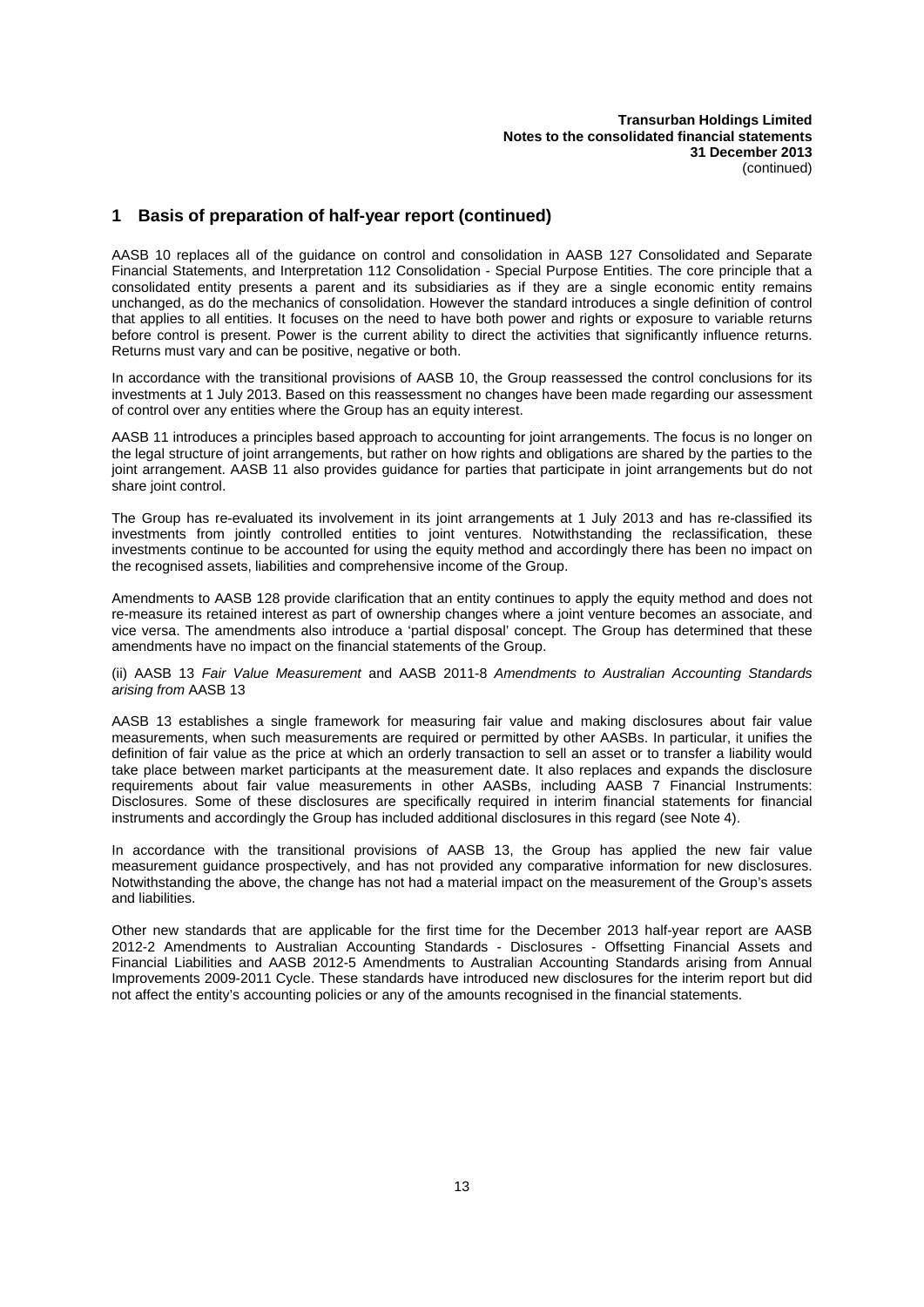## **2 Segment information**

#### **Description of segments**

The operating segments based on information provided to the CEO and Executive Committee is by geographical region, being Victoria and New South Wales in Australia and the USA.

The Group operates in one business sector only, being the development, operation and maintenance of toll roads. The CEO and Executive Committee therefore consider the business from the perspective of locations.

The following assets are included in the operating segments:

| <b>Segment</b>             | <b>Assets</b>                                                                                                                                                                              |
|----------------------------|--------------------------------------------------------------------------------------------------------------------------------------------------------------------------------------------|
| Victoria, Australia        | CityLink                                                                                                                                                                                   |
| New South Wales, Australia | Hills M2 Motorway, Lane Cove Tunnel, 75.1 per cent interest in the M1<br>Eastern Distributor, and equity investments in the M5 Motorway (50.0 per<br>cent) and Westlink M7 (50.0 per cent) |
| <b>USA</b>                 | 75.0 per cent interest in Transurban DRIVe. Transurban DRIVe holds 100.0<br>per cent of Pocahontas 895 and 90.0 per cent of the 495 Express Lanes and<br>the 95 Express Lanes              |

Segment assets and segment liabilities have not been disclosed in the current period as this information is not provided to the CEO and Executive Committee.

The tolling businesses of Roam and Tollaust have also been included in the NSW operating segment as they are managed together with each of the assets and contribute tolling services to all NSW assets.

The Group's corporate function is not an operating segment under the requirements of AASB 8 as its revenue generating activities are only incidental to the business. Management have aggregated and disclosed the corporate business units as the contribution to the business is closely monitored. The operating segments have been further broken down by asset to assist with external analysis of the financial statements.

#### **Segment information - Proportional Income Statement**

The CEO and Executive Committee assess the performance of the operating segments based on a measure of proportional EBITDA. EBITDA is earnings before interest, taxation, depreciation and amortisation. EBITDA excludes the impact of interest income and expenditure which have been presented by segment where applicable. Interest income and expenditure are allocated across segments where the charges are related specifically to the assets. Otherwise they have been allocated to the Corporate function.

The segment information provided to the Executive Committee is presented on a proportional basis. The information for the reportable segments for the half-year ended 31 December 2013 and 31 December 2012 is as follows: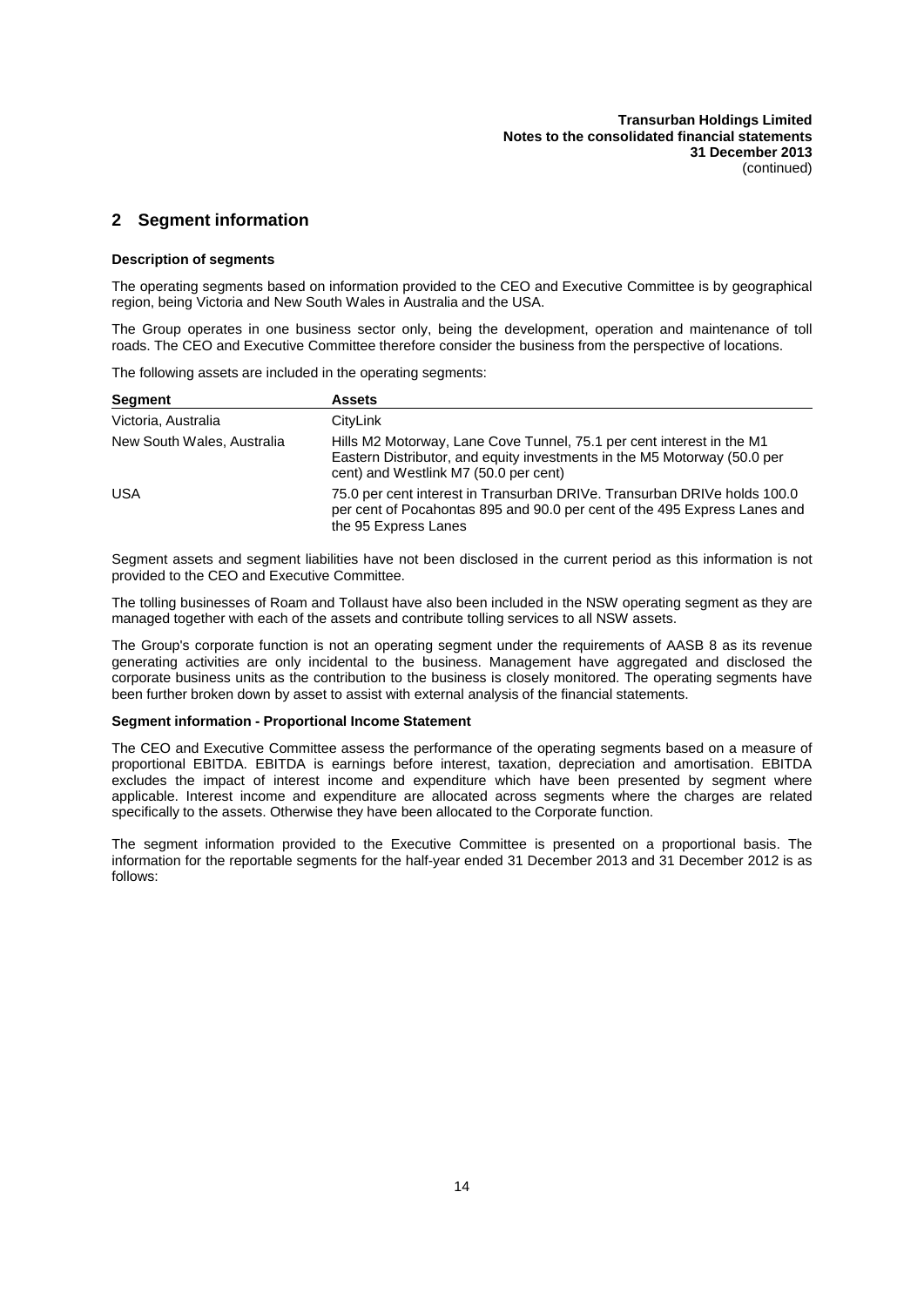## **2 Segment information (continued)**

## **Segment information - Proportional Income Statement (continued)**

|                                                                             | Victoria                  | <b>New South Wales</b> |                  |                             |                         |                    | <b>USA</b>         |                   |                |                       |                                |                                        | Corporate           | <b>Total</b>        |                   |
|-----------------------------------------------------------------------------|---------------------------|------------------------|------------------|-----------------------------|-------------------------|--------------------|--------------------|-------------------|----------------|-----------------------|--------------------------------|----------------------------------------|---------------------|---------------------|-------------------|
| 31 December<br>2013                                                         |                           |                        |                  | Lane Cove M1 Eastern        |                         |                    | Roam &             |                   | Pocahontas     | 495<br><b>Express</b> | 95                             | Other<br>Express Transurban Transurban | <b>Total</b>        |                     |                   |
| \$'000                                                                      | <b>CityLink</b><br>100.0% | Hills M2<br>100.0%     | Tunnel<br>100.0% | <b>Distributor</b><br>75.1% | M <sub>5</sub><br>50.0% | M7<br>50.0%        | Tollaust<br>100.0% | <b>Total NSW</b>  | 895<br>75.0%   | Lanes<br>67.5%        | Lanes<br>67.5%                 | <b>DRIVe</b><br>75.0%                  | <b>DRIVe</b>        | 100.0%              |                   |
| Toll revenue<br>Fee and other                                               | 269,248                   | 94,156                 | 34,348           | 39,722                      | 46,811                  | 57,399             | $\blacksquare$     | 272,436           | 6,688          | 7,835                 |                                |                                        | 14,523              |                     | 556,207           |
| revenue                                                                     | 26,030                    | 3,081                  | 1,349            | 1,029                       | 4,329                   | 1,258              | 13,015             | 24,061            | 21             | 2,130                 |                                |                                        | 2,151               | 19,893              | 72,135            |
| Total revenue                                                               | 295,278                   | 97,237                 | 35,697           | 40,751                      | 51,140                  | 58,657             | 13,015             | 296,497           | 6,709          | 9,965                 | $\sim$                         |                                        | 16,674              | 19,893              | 628,342           |
| Proportional<br><b>EBITDA</b><br>Interest revenue                           | 243,136<br>2,541          | 78,793<br>539          | 22,225<br>448    | 25.749<br>120               | 44,007<br>220           | 47,784<br>749      | 7,128<br>244       | 225.686<br>2,320  | 4,147          | (2,770)<br>32         | $\overline{a}$<br>15           | (2,533)<br>4                           | (1, 156)<br>51      | (4, 504)<br>54,026  | 463,162<br>58,938 |
| Interest expense<br>Depreciation and                                        | (20, 236)                 | (26, 917)              | (7, 185)         | (14, 656)                   | (6,930)                 | (76, 458)          | 3                  | (132, 143)        | (8,042)        | (24, 579)             | $\overline{\phantom{a}}$       | (681)                                  | (33, 302)           | (113,421)           | (299,102)         |
| amortisation<br>Foreign                                                     | (72,900)                  | (37,041)               | (12, 285)        | (19, 511)                   | (17, 849)               | (16, 957)          | (462)              | (104, 105)        | 8              | (7, 573)              |                                |                                        | (7, 565)            | (10, 998)           | (195, 568)        |
| exchange<br>Proportional<br>profit (loss)<br>before tax                     | 152,541                   | 15,374                 | 3,203            | (8, 298)                    | 19,448                  | (44, 882)          | 6,913              | (8, 242)          | (3,887)        | (34, 890)             | 15                             | (3,210)                                | (41, 972)           | 301<br>(74, 596)    | 301<br>27,731     |
| Income tax<br>benefit (expense)<br><b>Proportional net</b><br>profit (loss) | (21, 564)<br>130,977      | 8,329<br>23,703        | (1,755)<br>1,448 | 3,912<br>(4, 386)           | (10, 829)<br>8,619      | 4,323<br>(40, 559) | (2,074)<br>4,839   | 1,906<br>(6, 336) | 5,775<br>1,888 | (34, 890)             | $\overline{\phantom{a}}$<br>15 | 12,582<br>9,372                        | 18,357<br>(23, 615) | 15,933<br>(58, 663) | 14,632<br>42,363  |
|                                                                             |                           |                        |                  |                             |                         |                    |                    |                   |                |                       |                                |                                        |                     |                     |                   |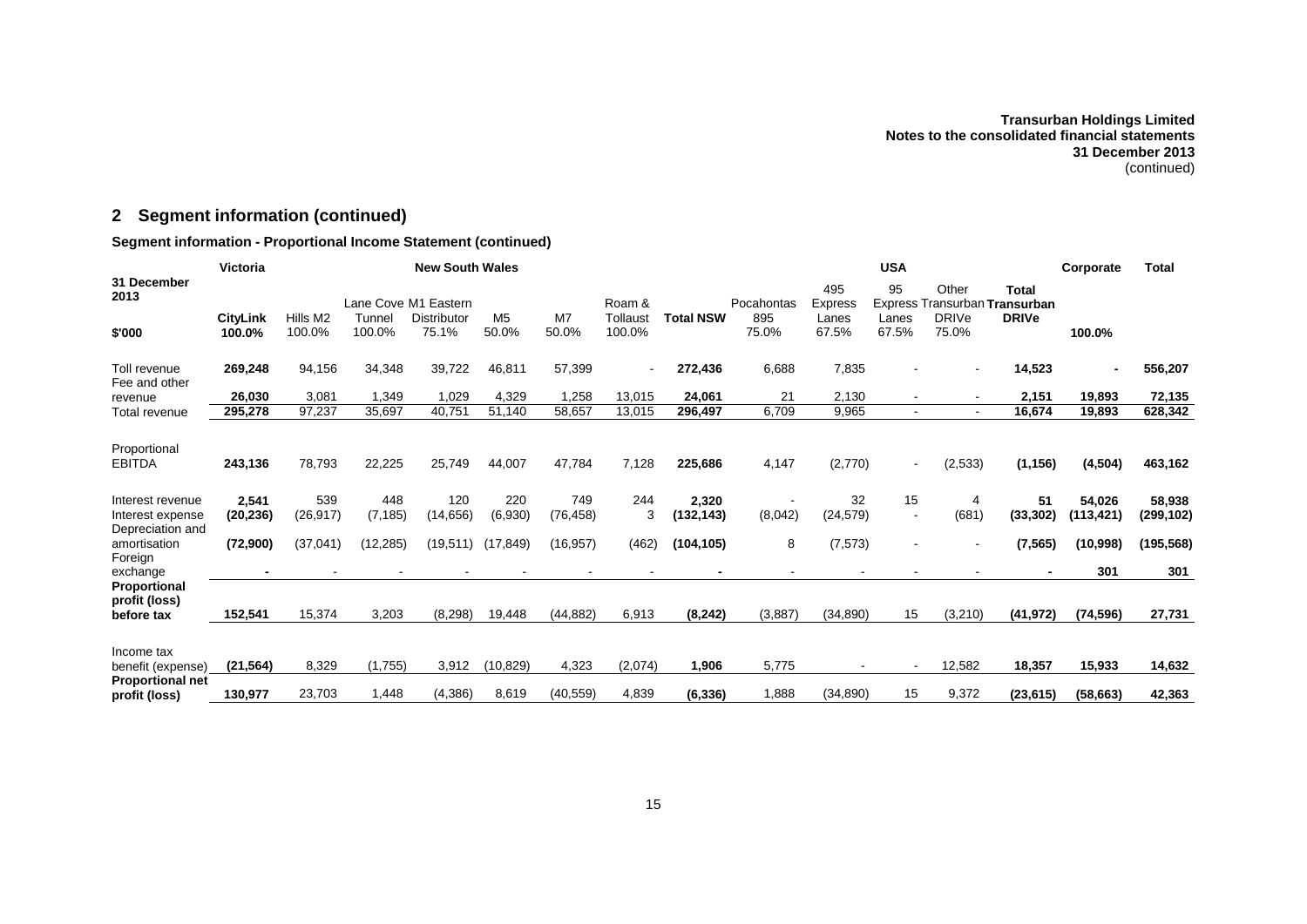## **2 Segment information (continued)**

## **Segment information - Proportional Income Statement (continued)**

|                                             | Victoria                  | <b>New South Wales</b> |                  |                             |                         |                         | <b>USA</b>         |                    |              |                       |                | Corporate             | <b>Total</b>                                     |                     |                      |
|---------------------------------------------|---------------------------|------------------------|------------------|-----------------------------|-------------------------|-------------------------|--------------------|--------------------|--------------|-----------------------|----------------|-----------------------|--------------------------------------------------|---------------------|----------------------|
| 31 December<br>2012                         |                           |                        |                  | Lane Cove M1 Eastern        |                         |                         | Roam &             |                    | Pocahontas   | 495<br><b>Express</b> |                | Other                 | <b>Total</b><br>95 Express Transurban Transurban |                     |                      |
| \$'000                                      | <b>CityLink</b><br>100.0% | Hills M2<br>100.0%     | Tunnel<br>100.0% | <b>Distributor</b><br>75.1% | M <sub>5</sub><br>50.0% | M <sub>7</sub><br>50.0% | Tollaust<br>100.0% | <b>Total NSW</b>   | 895<br>75.0% | Lanes<br>67.5%        | Lanes<br>67.5% | <b>DRIVe</b><br>75.0% | <b>DRIVe</b>                                     | 100.0%              |                      |
| Toll revenue<br>Fee and other               | 244,739                   | 71,168                 | 30,801           | 38,290                      | 48,361                  | 52.401                  | $\blacksquare$     | 241,021            | 5,551        | 537                   |                |                       | 6,088                                            |                     | 491,848              |
| revenue                                     | 22,350                    | 2,186                  | 944              | 208                         | 3,207                   | 903                     | 12,702             | 20,150             | 31           | 119                   |                |                       | 150                                              | 28,078              | 70,728               |
| Total revenue                               | 267,089                   | 73,354                 | 31,745           | 38,498                      | 51,568                  | 53,304                  | 12,702             | 261,171            | 5,582        | 656                   |                |                       | 6,238                                            | 28,078              | 562,576              |
| Proportional<br><b>EBITDA</b>               | 215,079                   | 57,498                 | 18,338           | 28,207                      | 44,455                  | 41,421                  | 5,713              | 195,632            | 3,188        | (1, 498)              |                | (2,204)               | (514)                                            | 6,704               | 416,901              |
| Interest revenue<br>Interest expense        | 2,946<br>(30, 554)        | 600<br>(21, 408)       | 471<br>(10, 352) | 242<br>(16, 961)            | 182<br>(8, 847)         | 1,044<br>(72, 692)      | 248<br>(2)         | 2,787<br>(130,262) | (7, 326)     | 637<br>(5, 375)       | 7<br>(5)       | (1, 313)              | 644<br>(14, 019)                                 | 49,239<br>(92, 486) | 55,616<br>(267, 321) |
| Depreciation<br>and amortisation<br>Foreign | (73, 241)                 | (32, 138)              | (12, 279)        | (19, 505)                   | (16, 837)               | (16, 971)               | (508)              | (98, 238)          | (1,723)      | (1, 424)              |                |                       | (3, 147)                                         | (10, 651)           | (185, 277)           |
| exchange                                    |                           |                        |                  |                             |                         |                         |                    |                    |              |                       |                |                       |                                                  | (201)               | (201)                |
| Proportional<br>profit (loss)<br>before tax | 114,230                   | 4,552                  | (3,822)          | (8,017)                     | 18,953                  | (47, 198)               | 5,451              | (30,081)           | (5,861)      | (7,660)               | 2              | (3, 517)              | (17, 036)                                        | (47, 395)           | 19,718               |
| Income tax<br>benefit<br>(expense)          | (12, 254)                 | 12,457                 | (726)            | 8,934                       | (10, 573)               | 6,900                   | (1,636)            | 15,356             | 7,303        |                       |                | 2,206                 | 9,509                                            | 8,511               | 21,122               |
| Proportional<br>net profit (loss)           | 101,976                   | 17,009                 | (4, 548)         | 917                         | 8,380                   | (40, 298)               | 3,815              | (14, 725)          | 1,442        | (7,660)               | 2              | (1,311)               | (7, 527)                                         | (38, 884)           | 40,840               |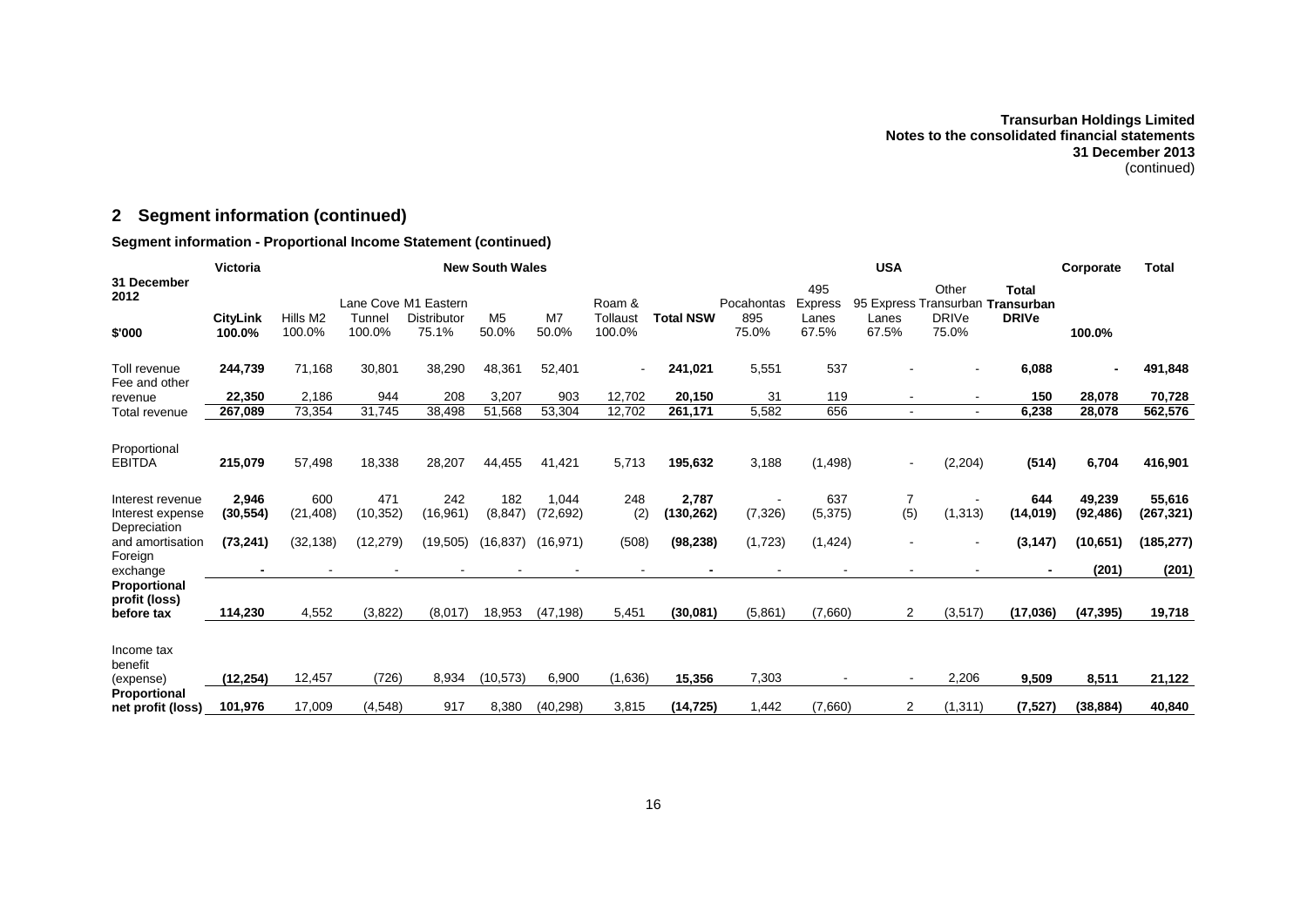## **2 Segment information (continued)**

#### **Other segment information - Proportional income statement**

#### *Proportional basis of presenting results*

The CEO and the Executive Committee receive information for assessing the business on an underlying proportional basis reflecting the contribution of individual assets in the proportion of Transurban's equity ownership.

The Group's proportional EBITDA result reflects business performance and permits a more appropriate and meaningful analysis of the Group's underlying performance on a comparative basis. This method of presentation differs from the statutory accounting format and has been reconciled below.

#### *Segment revenue*

Revenue from external customers is through toll and fee revenues earned on toll roads. There are no inter-segment revenues.

Segment revenue reconciles to total statutory revenue as follows:

| 2012<br>\$'000       |
|----------------------|
| 562,576              |
| 13.734<br>(111, 110) |
| 106,331              |
| 10,724               |
| 2,947<br>585,202     |
|                      |

*Interest revenue*

Interest revenue is earned through bank interest revenue and held to maturity interest received.

Interest revenue reconciles to total statutory finance income as follows:

|                                                                                                                                                                                             | Half-year                      |                          |  |
|---------------------------------------------------------------------------------------------------------------------------------------------------------------------------------------------|--------------------------------|--------------------------|--|
|                                                                                                                                                                                             | 2013<br>\$'000                 | 2012<br>\$'000           |  |
| Total segment interest revenue (proportional)                                                                                                                                               | 58,938                         | 55.616                   |  |
| Add: Interest revenue attributable to non-controlling interest<br>Add: Foreign exchange gains<br>Less: Interest revenue of non-controlled assets<br>Total statutory finance income (note 6) | 40<br>301<br>(1,020)<br>58,259 | 107<br>(1,870)<br>53,853 |  |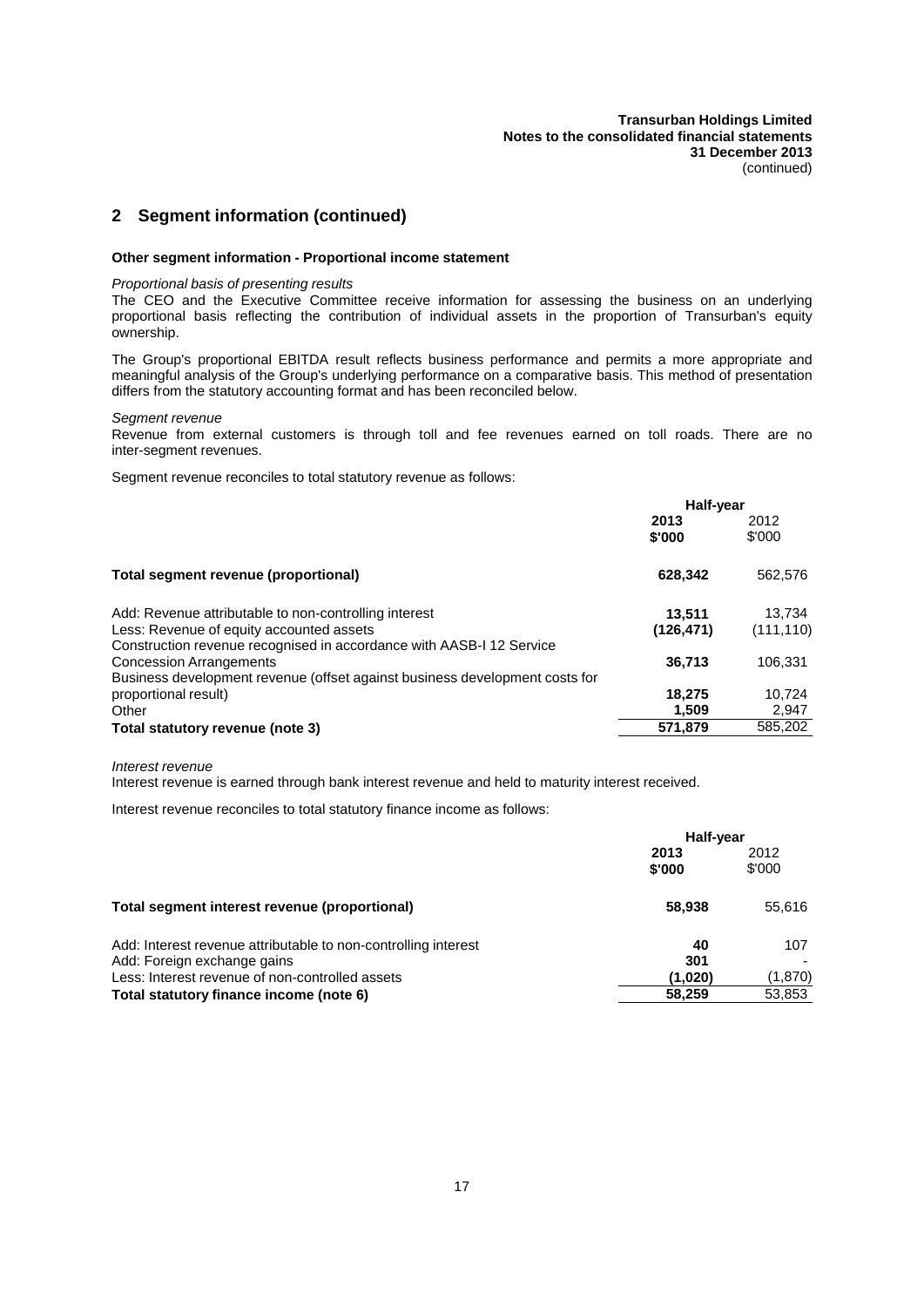## **2 Segment information (continued)**

## **Other segment information - Proportional income statement (continued)**

*Reconciliation of proportional EBITDA to statutory profit for the half-year* Proportional EBITDA reconciles to statutory net profit as follows:

|                                                                           | Half-year  |            |  |
|---------------------------------------------------------------------------|------------|------------|--|
|                                                                           | 2013       | 2012       |  |
|                                                                           | \$'000     | \$'000     |  |
| <b>Proportional EBITDA</b>                                                | 463,162    | 416,901    |  |
| Add: Proportional EBITDA attributable to non-controlling interest         | 8,534      | 9,300      |  |
| Less: Proportional EBITDA of M5                                           | (44,007)   | (44,455)   |  |
| Less: Proportional EBITDA of M7                                           | (47, 784)  | (41,421)   |  |
| Less: Proportional EBITDA of Pocahontas                                   | (4, 147)   | (3, 188)   |  |
| Less: Proportional EBITDA of 495 Express Lanes                            | 2,770      | 1,498      |  |
| Less: Proportional EBITDA of Other Transurban DRIVe                       | 2,533      | 2,204      |  |
| Statutory profit before depreciation and amortisation, net finance costs, |            |            |  |
| equity accounted investments and tax                                      | 381,061    | 340,839    |  |
| Statutory net finance costs                                               | (129, 398) | (123, 947) |  |
| Statutory depreciation and amortisation                                   | (159,746)  | (154, 867) |  |
| Share of net losses of equity accounted investments                       | (14,996)   | 853        |  |
| Income tax benefit                                                        | 4,019      | 18,265     |  |
| <b>Profit for the half-year</b>                                           | 80,940     | 81,143     |  |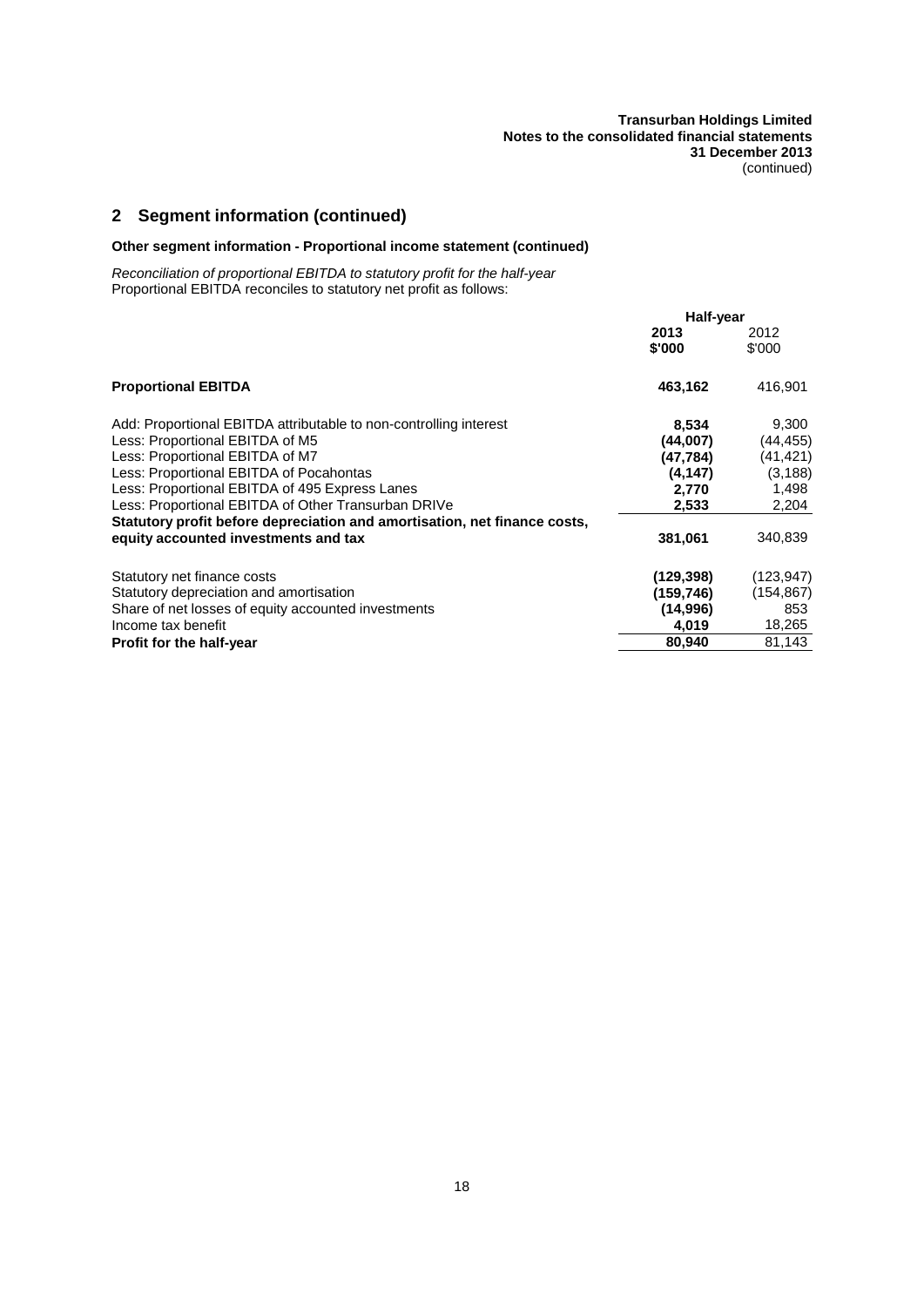## <span id="page-23-0"></span>**3 Revenue**

|                                                          |              | Half-year |         |
|----------------------------------------------------------|--------------|-----------|---------|
|                                                          |              | 2013      | 2012    |
|                                                          | <b>Notes</b> | \$'000    | \$'000  |
| Toll revenue                                             | 3(a)         | 450,645   | 397,692 |
| Fee revenue                                              | 3(a)         | 38,420    | 32,133  |
| Other road revenue                                       | 3(b)         | 8,578     | 9,568   |
| Total toll, fee and other road revenue                   |              | 497.643   | 439,393 |
| Construction revenue                                     | 3(c)         | 53,702    | 124,618 |
| Management and business development revenue              | 3(d)         | 19.722    | 19,513  |
| Other revenue                                            |              | 812       | 1,678   |
| Total management, business development and other revenue |              | 20.534    | 21,191  |
|                                                          |              | 571,879   | 585.202 |

### <span id="page-23-2"></span>**(a) Toll and fee revenue**

<span id="page-23-3"></span>Toll revenue and associated fees are recognised when the charge is incurred by the user.

#### **(b) Other road revenue**

<span id="page-23-4"></span>Other road revenue includes advertising, rental and other associated revenue.

#### **(c) Construction revenue**

<span id="page-23-5"></span>Construction revenue is recognised during the construction phase of an intangible asset, and the development of assets for sale to third parties.

## **(d) Management and business development revenue**

<span id="page-23-1"></span>Management and business development revenue relates to the provision of development services to third parties.

## **4 Financial instruments**

The carrying value of financial assets and financial liabilities brought to account at balance sheet date approximates fair value.

#### **(a) Fair value measurements**

The fair value of financial assets and financial liabilities must be estimated for recognition and measurement or for disclosure purposes.

AASB 13 *Fair value Measurement* requires disclosure of fair value measurements by level of the following fair value measurement hierarchy:

- (a) quoted prices (unadjusted) in active markets for identical assets or liabilities (level 1)
- (b) inputs other than quoted prices included within level 1 that are observable for the asset or liability, either directly (as prices) or indirectly (derived from prices) (level 2), and
- (c) inputs for the asset or liability that are not based on observable market data (unobservable inputs) (level 3).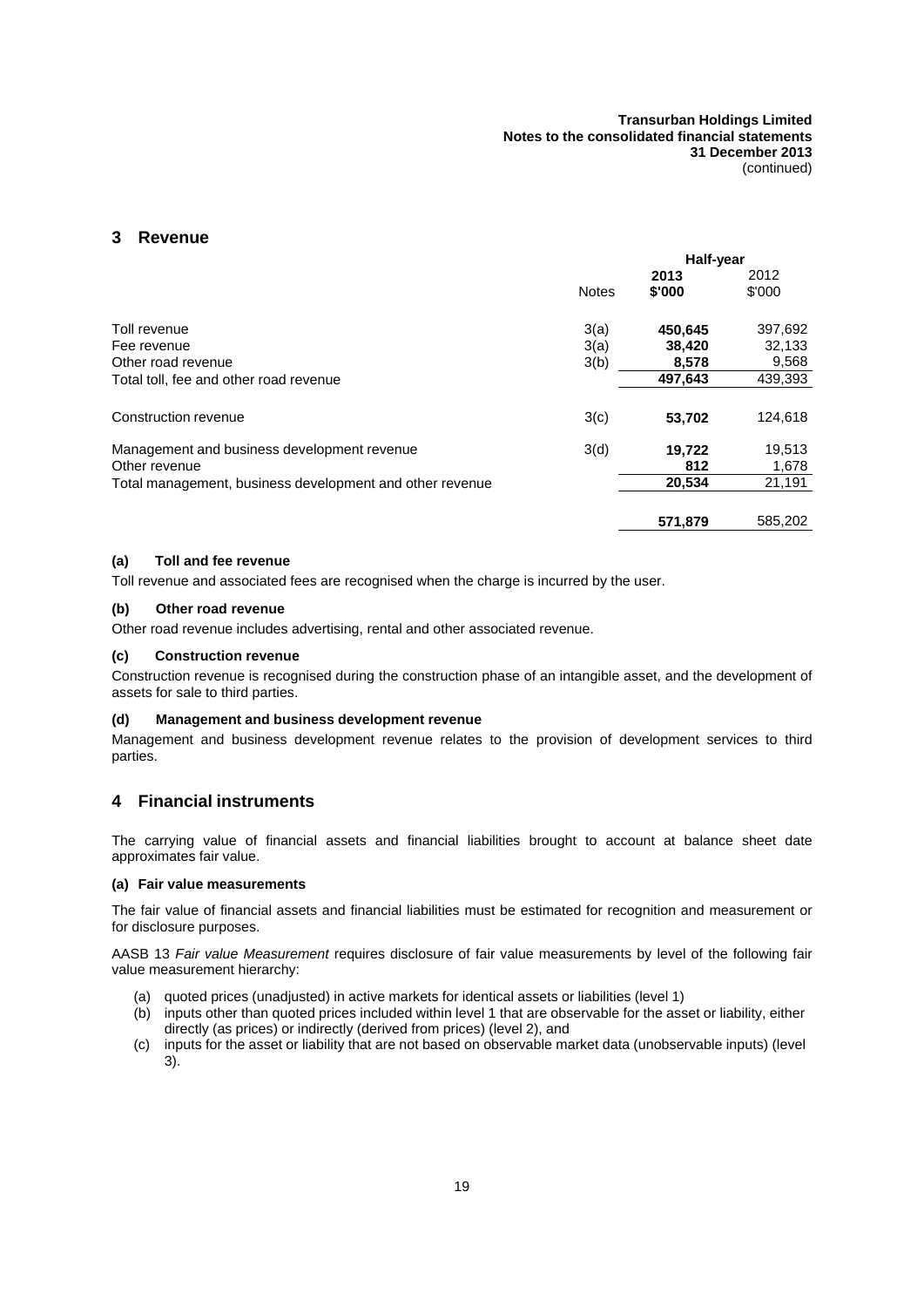## **4 Financial instruments (continued)**

#### **(a) Fair value measurements (continued)**

The following table presents the Group's assets and liabilities measured and recognised at fair value at 31 December 2013:

| At 31 December 2013                                 | Level 1<br>\$'000 | Level 2<br>\$'000  | Level 3<br>\$'000                | Total<br>\$'000  |
|-----------------------------------------------------|-------------------|--------------------|----------------------------------|------------------|
| <b>Assets</b>                                       |                   |                    |                                  |                  |
| Derivatives used for hedging<br><b>Total assets</b> |                   | 45,627<br>45,627   | $\blacksquare$<br>$\blacksquare$ | 45,627<br>45,627 |
|                                                     |                   |                    |                                  |                  |
| <b>Liabilities</b>                                  |                   |                    |                                  |                  |
| Derivatives used for hedging                        |                   | 301,219            |                                  | 301,219          |
| <b>Total liabilities</b>                            |                   | 301,219            | $\blacksquare$                   | 301,219          |
|                                                     |                   |                    |                                  |                  |
|                                                     | Level 1           | Level <sub>2</sub> | Level 3                          | Total            |
| At 30 June 2013                                     | \$'000            | \$'000             | \$'000                           | \$'000           |
| <b>Assets</b>                                       |                   |                    |                                  |                  |
| Derivatives used for hedging                        |                   | 10,898             |                                  | 10,898           |
| <b>Total assets</b>                                 |                   | 10,898             | $\overline{\phantom{a}}$         | 10,898           |
| <b>Liabilities</b>                                  |                   |                    |                                  |                  |
| Derivatives used for hedging                        |                   | 364,909            |                                  | 364,909          |
| <b>Total liabilities</b>                            |                   | 364,909            |                                  | 364.909          |

The fair value of financial instruments that are not traded in an active market (for example, over-the-counter derivatives) is determined using valuation techniques. The Group uses a variety of methods and makes assumptions that are based on market conditions existing at the end of each reporting period. The fair value of both cross-currency interest rate swaps and interest rate swaps is calculated as the present value of the estimated future cash flows using a market interest rate for a similar instrument at the measurement date. The fair value of forward exchange contracts is determined using forward exchange market rates at the end of the reporting period. All these instruments are included in level 2.

Fair values reflect the credit risk of the instrument and include adjustments to take into account the credit risk of the Group entity and counterparty where appropriate.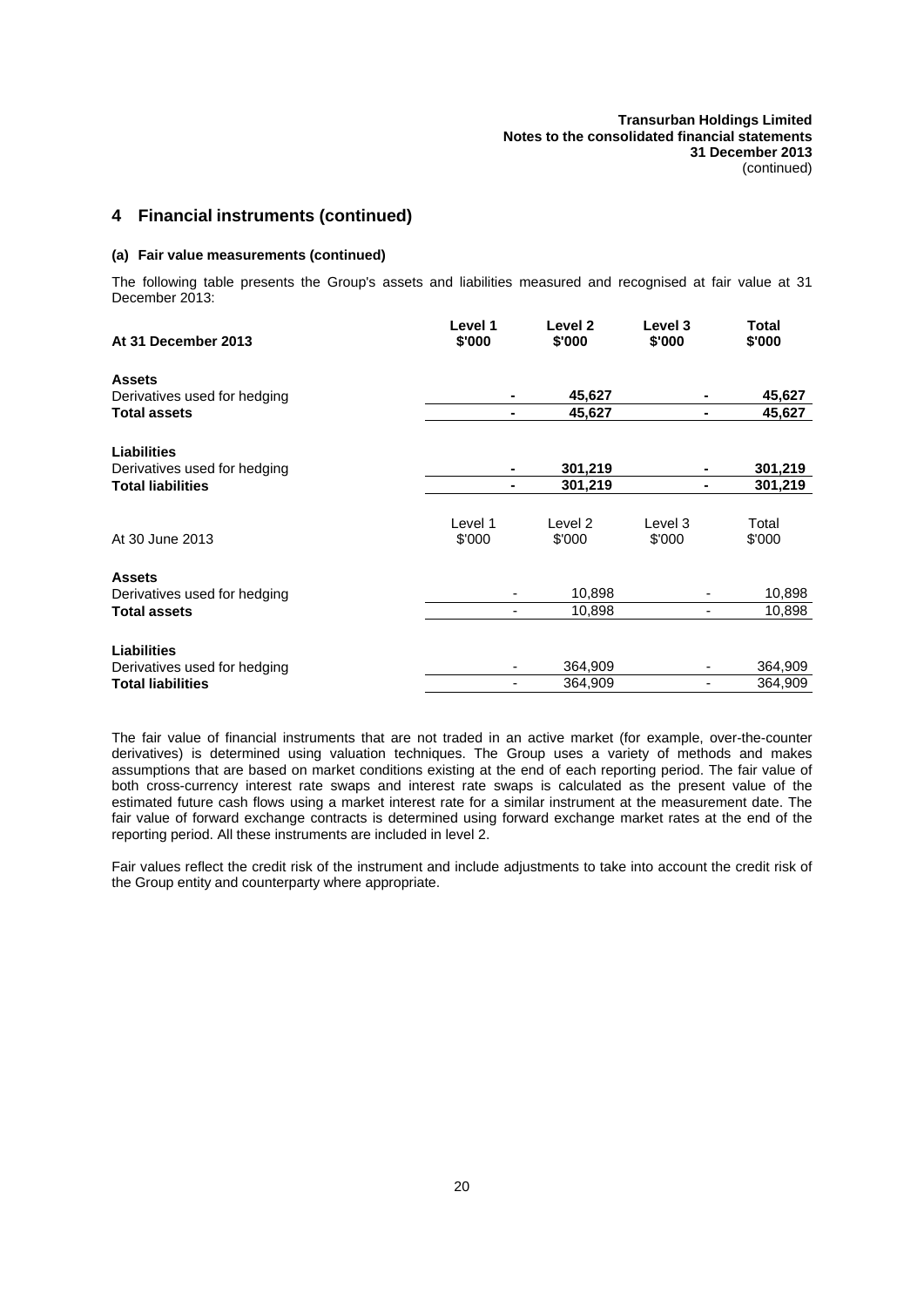## **5 Borrowings**

#### **Capital markets debt**

In October 2013 the Group issued EUR 500.0 million of secured fixed rate 7-year notes under its Euro Medium Term Note Programme. The notes will mature in October 2020 and were issued at a fixed coupon rate of 2.5 per cent. The notes rank equally with the Group's existing senior debt facilities. Proceeds were used in part to repay \$100.0 million of bank term debt that was to mature in August 2014 and to part fund the Cross City Tunnel debt acquisition.

In December 2013 AMT Management Limited (as trustee for Airport Motorway Trust) issued \$300.0 million of secured fixed rate 7-year notes at a fixed coupon of 5.5 per cent. The new notes repaid \$295.0 million of existing debt, which was due to mature in July 2014, and associated transaction costs. The notes will rank equally with the entity's other bank debt.

#### **Working capital facilities and bank debt**

During the period the Group entered into \$350.0 million of working capital facilities to refinance \$220.0 million of facilities that were due in December 2013 and \$100.0 million of facilities due in August 2014. Each of the new facilities is for a term of 3 years.

<span id="page-25-0"></span>In December 2013 the Group established a \$275.0 million one year bridging facility in connection with the Cross City Tunnel debt acquisition. The above bank facilities rank equally with Transurban's existing senior debt facilities.

## **6 Net finance costs**

|                                                 | Half-year      |                |
|-------------------------------------------------|----------------|----------------|
|                                                 | 2013<br>\$'000 | 2012<br>\$'000 |
|                                                 |                |                |
| <b>Finance income</b>                           |                |                |
| Interest income on held to maturity investments | 52,286         | 48,734         |
| Interest income on bank deposits                | 5.672          | 5,119          |
| Net foreign exchange gains                      | 301            |                |
| <b>Total finance income</b>                     | 58,259         | 53,853         |
| <b>Finance costs</b>                            |                |                |
| Interest and finance charges paid/payable       | (186, 716)     | (166, 587)     |
| Unwind of discount on liabilities               | (941)          | (11,005)       |
| Net foreign exchange losses                     |                | (208)          |
| <b>Total finance costs</b>                      | (187, 657)     | (177,800)      |
| <b>Net finance costs</b>                        | (129.398)      | (123,947)      |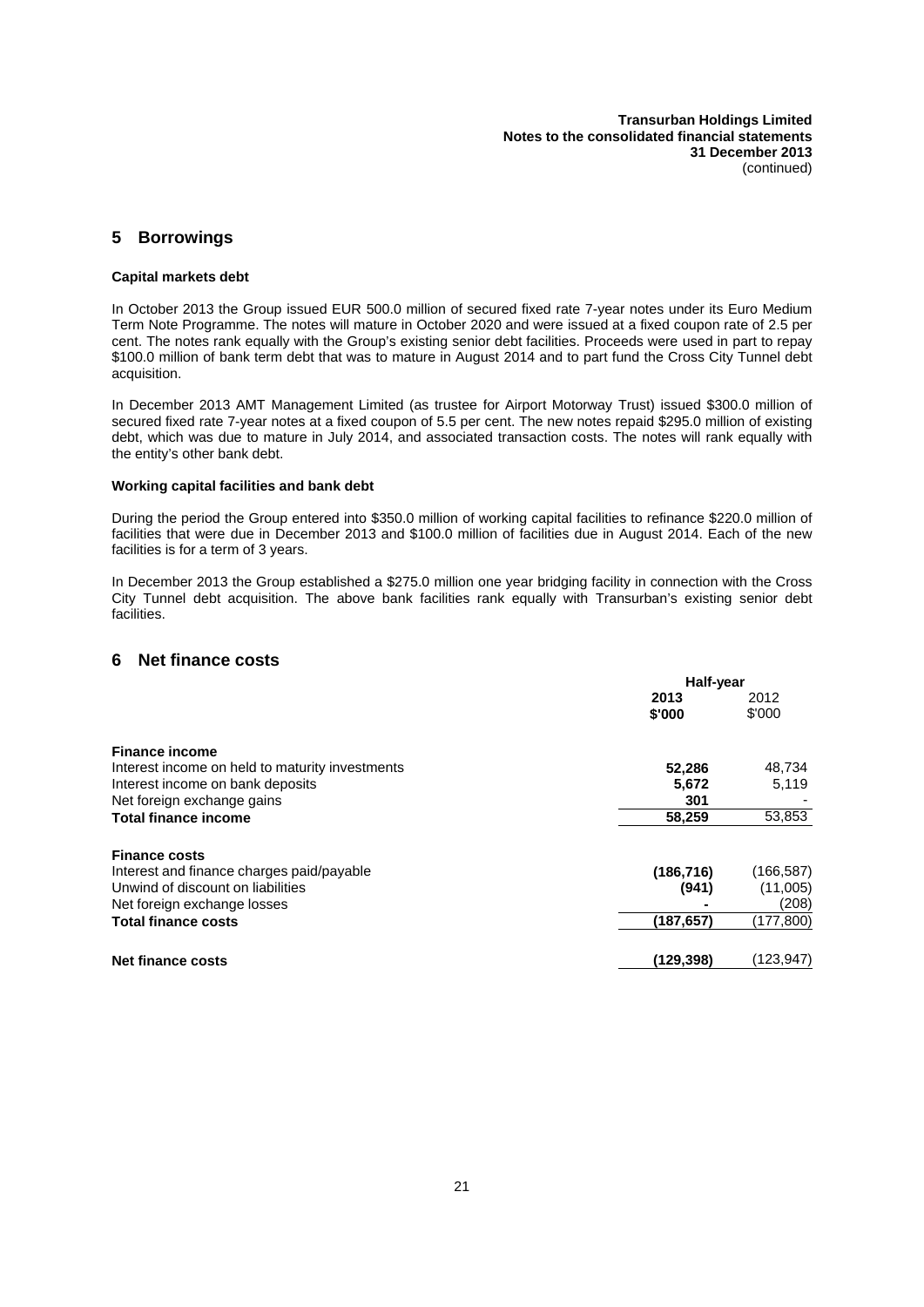## **7 Distributions**

|                                                                                                                                                                                                                                                                                                                                                                                                                      | Half-year                         |                                   |
|----------------------------------------------------------------------------------------------------------------------------------------------------------------------------------------------------------------------------------------------------------------------------------------------------------------------------------------------------------------------------------------------------------------------|-----------------------------------|-----------------------------------|
|                                                                                                                                                                                                                                                                                                                                                                                                                      | 2013<br>\$'000                    | 2012<br>\$'000                    |
| <b>Distribution payable</b>                                                                                                                                                                                                                                                                                                                                                                                          |                                   |                                   |
| Interim distribution for 2014 financial year payable and recognised as a liability:<br>17.0 cents (2013: 15.5 cents) per fully paid Stapled Security payable<br>14 February 2014                                                                                                                                                                                                                                     |                                   |                                   |
| Fully franked (2013: fully franked) interim dividend based on tax paid at 30% -<br>3.5 cents (2013: 3.5 cents) per fully paid Stapled Security<br>Unfranked interim distribution - 13.5 cents (2013: 12.0 cents) per fully paid                                                                                                                                                                                      | 52,010                            | 51,183                            |
| <b>Stapled Security</b>                                                                                                                                                                                                                                                                                                                                                                                              | 200,612                           | 175,486                           |
|                                                                                                                                                                                                                                                                                                                                                                                                                      | 252,622                           | 226,669                           |
| Distributions paid during the half-year<br>Final distribution for 2013 financial year of 15.5 cents (2012: 15.0 cents) per<br>fully paid Stapled Security paid 14 August 2013<br>Fully franked (2012: fully franked) dividend based on tax paid at 30% - 3.5<br>cents (2012: 3.5 cents) per fully paid Stapled Security<br>Unfranked distribution - 12.0 cents (2012: 11.5 cents) per fully paid Stapled<br>Security | 51,856<br>177,791<br>229,647      | 51,041<br>167,707<br>218,748      |
| Distributions paid in cash or satisfied by the issue of Stapled Securities<br>under the distribution reinvestment plan during the half-period ended 31<br>December 2013 and 2012<br>Paid in cash<br>Satisfied by issue of Stapled Securities<br>Funds available for future distribution reinvestment plans                                                                                                           | 204,586<br>25,055<br>6<br>229,647 | 202,271<br>16,475<br>2<br>218,748 |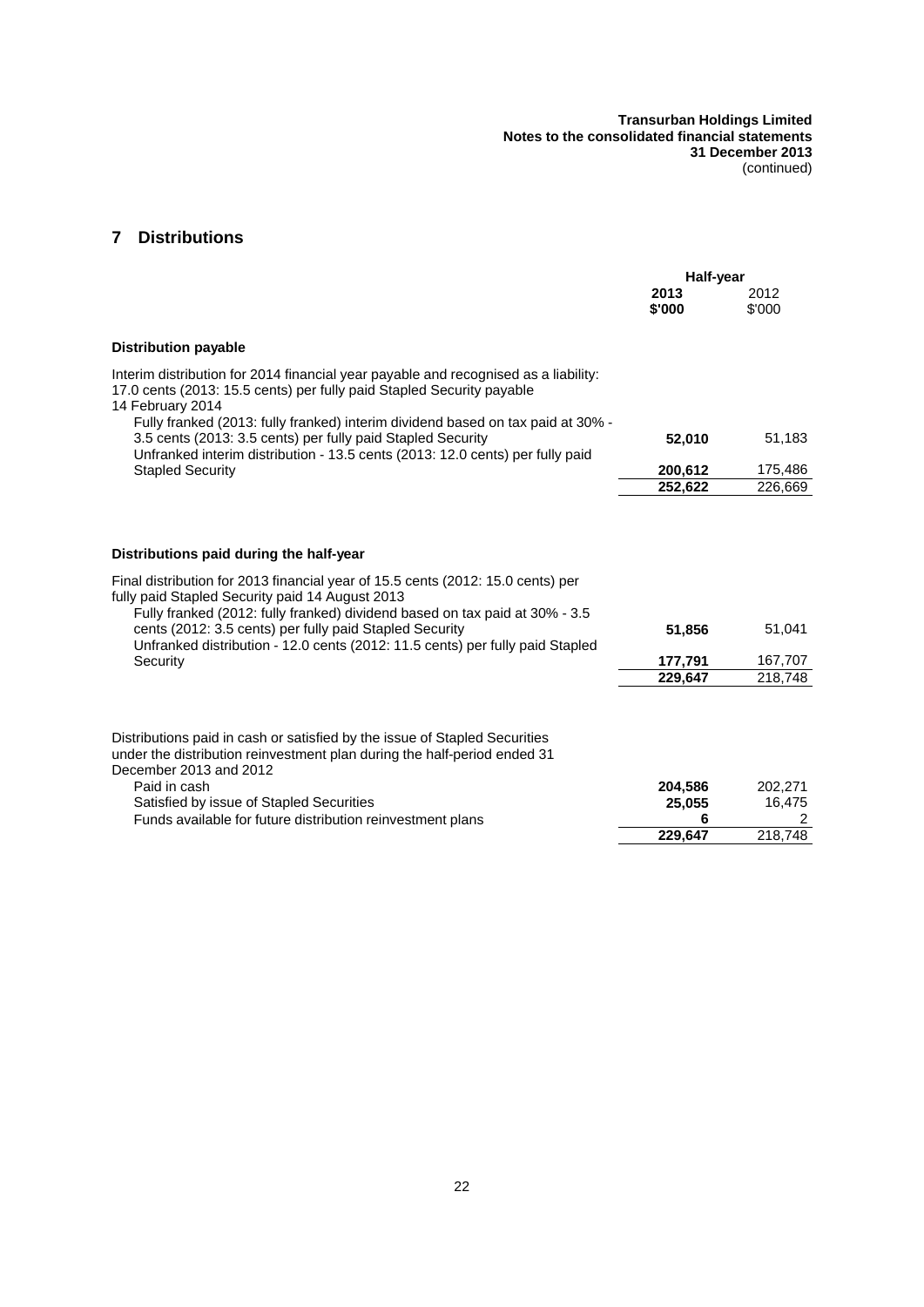## **7 Distributions (continued)**

## **Distribution policy and free cash calculation**

The Group's distribution is determined taking into account the amount of free cash from operations. The Group calculates free cash as follows:

|                                                                                         |                                      |                               | Half-year            |                      |
|-----------------------------------------------------------------------------------------|--------------------------------------|-------------------------------|----------------------|----------------------|
|                                                                                         |                                      |                               | 2013<br>\$'000       | 2012<br>\$'000       |
| Cash flows from operating activities<br>Less M7 and M5 Term Loan Note interest received |                                      |                               | 226,875<br>(21, 946) | 181,007<br>(18, 685) |
| Add back payments for maintenance and intangibles                                       |                                      |                               | 7,495<br>212,424     | 5,284<br>167,606     |
|                                                                                         |                                      |                               |                      |                      |
| Less cash flows from operating activities - M1 Eastern Distributor                      |                                      |                               | (20, 016)            | (18, 198)            |
| <b>Controlled cash</b>                                                                  |                                      |                               | 192,408              | 149,408              |
| Add dividends and distributions received                                                |                                      |                               |                      |                      |
| M1 Easter Distributor                                                                   |                                      |                               | 12,767               | 10,965               |
| M5 Interlink                                                                            |                                      |                               | 26,500               | 24,500               |
| Westlink M7 Term Loan Note interest                                                     |                                      |                               | 21,050               | 18,685               |
| M5 Term Loan Note interest                                                              |                                      |                               | 896                  |                      |
| Less allowance for maintenance of capital expenditure for CityLink, Hills               |                                      |                               |                      |                      |
| M2 and Lane Cove Tunnel and e-Tag expenditure                                           |                                      |                               | (13, 649)            | (10, 790)            |
| Free cash                                                                               |                                      |                               | 239,972              | 192,768              |
|                                                                                         |                                      |                               |                      |                      |
| Weighted average securities on issue (millions) - 31 December                           |                                      |                               | 1,485                | 1,461                |
| Free cash per security (cents) - weighted average securities                            |                                      |                               | 16.2                 | 13.2                 |
| <b>Equity securities issued</b><br>8                                                    |                                      |                               |                      |                      |
|                                                                                         | 2013<br><b>Stapled</b><br>securities | 2012<br>Stapled<br>securities | 2013<br>\$'000       | 2012<br>\$'000       |
| Issues of stapled securities during the half-year                                       |                                      |                               |                      |                      |
| Distribution reinvestment plan issues<br>2009 Performance Award Plan                    | 3,691,841                            | 2,853,773<br>714,706          | 25,055               | 16,475<br>1,633      |
| 2010 Performance Award Plan                                                             | 513,272                              |                               | 1,933                |                      |
| Deferred STI share issue                                                                | 213,717                              | 490,212                       | 1,438                | 2,786                |
|                                                                                         | 4,418,830                            | 4,058,691                     | 28,426               | 20,894               |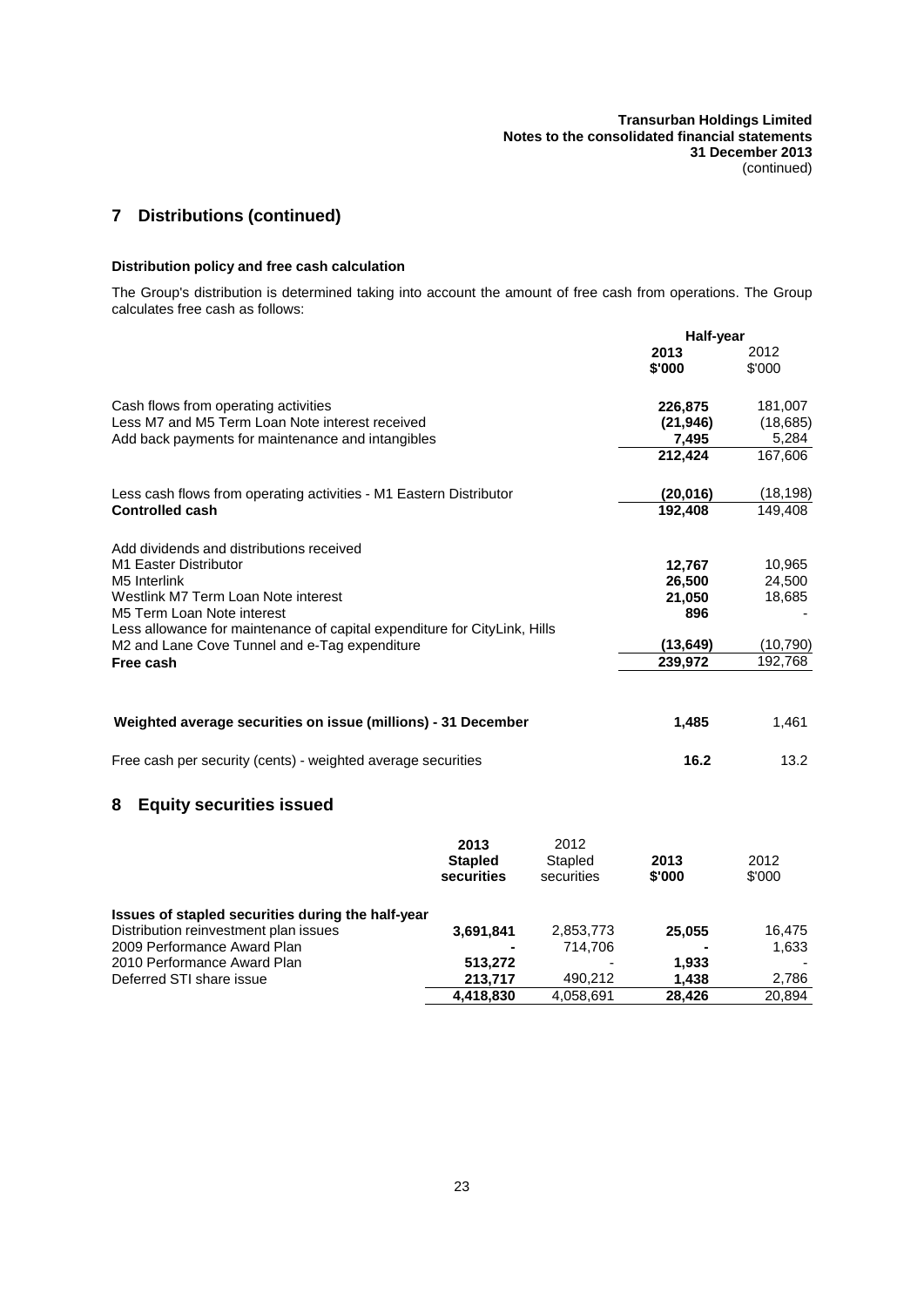## <span id="page-28-0"></span>**9 Earnings per stapled security**

## **Basic earnings per security**

|                                                                                                                  | Half-year    |                  |
|------------------------------------------------------------------------------------------------------------------|--------------|------------------|
|                                                                                                                  | 2013         | 2012             |
|                                                                                                                  | <b>Cents</b> | Cents            |
| Earnings per security attributable to the ordinary equity holders of the stapled                                 |              |                  |
| group                                                                                                            | 5.5          | 5.5              |
|                                                                                                                  | 5.5          | $\overline{5.5}$ |
| <b>Diluted earnings per security</b>                                                                             |              |                  |
|                                                                                                                  | Half-year    |                  |
|                                                                                                                  | 2013         | 2012             |
|                                                                                                                  | <b>Cents</b> | Cents            |
| Earnings per security attributable to the ordinary equity holders of the stapled                                 |              |                  |
| group                                                                                                            | 5.5          | 5.5              |
|                                                                                                                  | 5.5          | $\overline{5.5}$ |
| Reconciliation of earnings used in calculating earnings per security                                             |              |                  |
|                                                                                                                  | Half-year    |                  |
|                                                                                                                  | 2013         | 2012             |
|                                                                                                                  | \$'000       | \$'000           |
| Basic and diluted earnings per security                                                                          |              |                  |
| Profit for the half-year                                                                                         | 80,940       | 81,143           |
| Profit attributable to non-controlling interests                                                                 | 66           | (199)            |
| Profit attributable to ordinary equity holders of the stapled group used in<br>calculating earnings per security | 81,006       | 80,944           |
|                                                                                                                  |              |                  |

## **Weighted average number of securities used as the denominator**

|                                                                                                                                                       | Half-vear             |                |  |
|-------------------------------------------------------------------------------------------------------------------------------------------------------|-----------------------|----------------|--|
|                                                                                                                                                       | 2013<br><b>Number</b> | 2012<br>Number |  |
| Weighted average number of ordinary securities and potential ordinary<br>securities used as the denominator in calculating basic and diluted earnings |                       |                |  |
| per security                                                                                                                                          | 1,484,647,501         | 1,460,918,412  |  |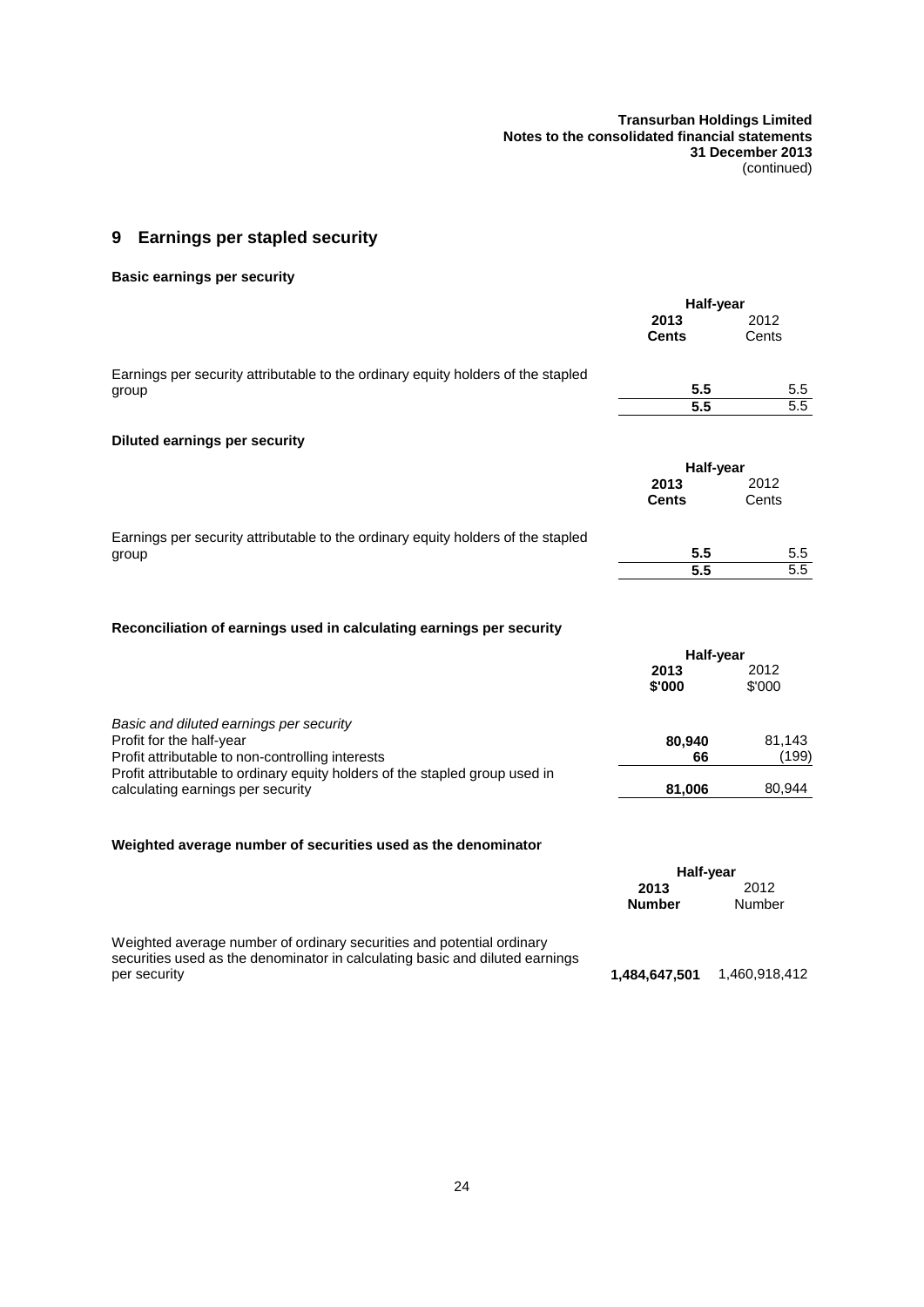## **10 Net tangible asset backing**

| 31 December<br>2013                              |      | 30 June<br>2013<br>\$ |
|--------------------------------------------------|------|-----------------------|
| Net tangible asset backing per stapled security* | 2.01 | 2.10                  |

(\*) - Net tangible assets used as the basis for this calculation include the concessions and permits relating to the operational assets of the Group. Assets of this type are characterised as intangibles under Australian Accounting Standards.

## **11 Contingencies**

<span id="page-29-0"></span>There have been no material changes in contingent liabilities or contingent assets since 30 June 2013.

## **12 Business combination**

### **Summary of acquisition**

On 30 December 2013 the Group is deemed under AASB 10 Consolidated Financial Statements to have obtained control of the Cross City Tunnel holding and operating entities ('CCT Group') being CrossCity Motorway Pty Ltd, CCT Motorway Finance Pty Limited, CM Holdings Trust Pty Limited, CCT Motorway Company Nominees Pty Limited, CrossCity Motorway Nominees No. 2 Pty Ltd and CCT Motorway Group Holdings Pty Ltd, who collectively operate the Cross City Tunnel, a 2.1 kilometre toll road located in Sydney, Australia. The Group obtained control via the acquisition of 100 per cent of the senior secured debt exposure to the CCT Group from The Royal Bank of Scotland plc., Australian Branch and The Royal Bank of Scotland N.V., Australian Branch (together RBS) for \$491 million, inclusive of \$16.1 million of cash and cash equivalents acquired. At the time of the acquisition, receivers and managers had been appointed to each of the CCT Group entities by RBS. The Group's acquisition of the senior secured debt exposure gave it the right to remove and appoint the receivers and managers and therefore significant rights (power) in relation to the relevant activities of the CCT Group entities, notwithstanding that the Group has no equity ownership interest in the CCT Group entities. CCT Group is treated as a 100 per cent minority interest at 31 December 2013.

The receivers and managers are conducting a sale process for the asset and the Group is participating in that process. The outcome of the sale process is expected to be either that:

- The Group successfully acquires the Cross City Tunnel toll road concession (not the CCT Group entities); or
- The Group recovers its senior secured debt exposure to the CCT Group.

In either scenario, the Group will have no on-going interest in the CCT Group entities following completion of the sale process. Accordingly, the assets and liabilities of the CCT Group entities that are required to be consolidated from the date of acquisition of the CCT Group senior secured debt exposure are considered to be held-for-sale (disposal). Further, until the sale process is complete the financial performance of the CCT Group entities is being reported to the CEO and the executive committee as a separate operating segment and the financial performance of the CCT Group entities is presented as a discontinued operation in the consolidated income statement.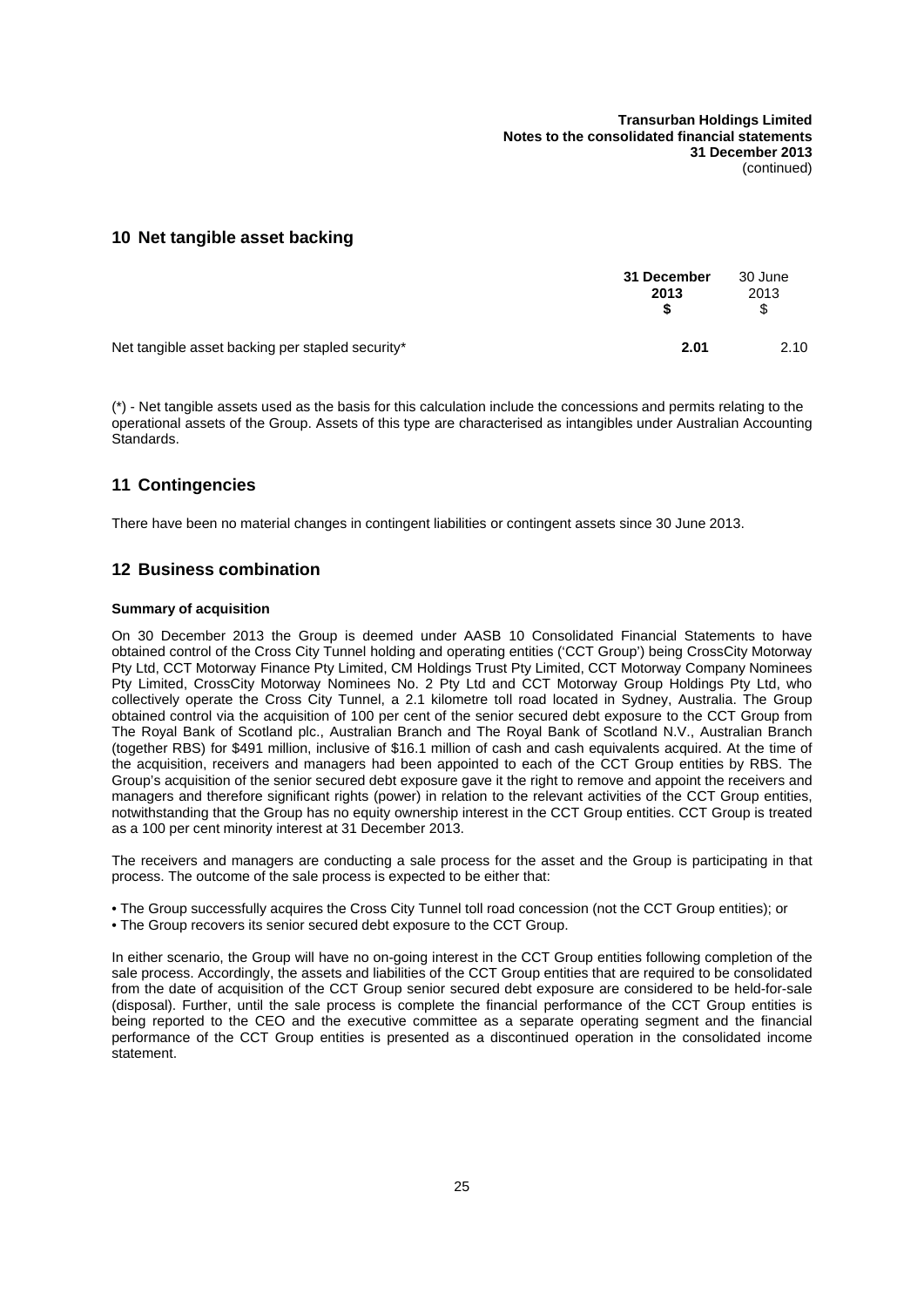## **12 Business combination (continued)**

#### **Summary of acquisition (continued)**

### **Identifiable assets acquired and liabilities assumed**

|                                  | <b>Fair value</b><br>\$'000 |
|----------------------------------|-----------------------------|
| Assets held for sale             | 533.844                     |
| Liabilities held for sale        | (42, 734)                   |
| Net identifiable assets acquired | 491.110                     |

The assets and liabilities of the CCT Group entities have been measured at fair value less costs to sell at the acquisition date with fair values having been determined on a provisional basis. If new information obtained within one year from the acquisition date about facts and circumstances that existed at the acquisition date identifies adjustments to the above amounts, or any additional provisions that existed at the acquisition date, then the acquisition accounting will be revised.

#### **Acquisition-related costs**

The Group incurred acquisition related costs of \$1.3 million relating to external legal fees and due diligence costs. These costs have been included within Corporate costs in the Group's Consolidated income statement.

There were no acquisitions in the period ending 31 December 2012.

## **13 Events occurring after the balance sheet date**

In February 2014 Transurban has been named as the preferred bidder in the Cross City Tunnel sale process and negotiations are continuing with the receiver.

There are no other unusual matters or circumstances that have arisen since the end of the half-year that have significantly affected or may significantly affect the operations of the Group, the results of those operations or the state of affairs of the Group in subsequent financial years.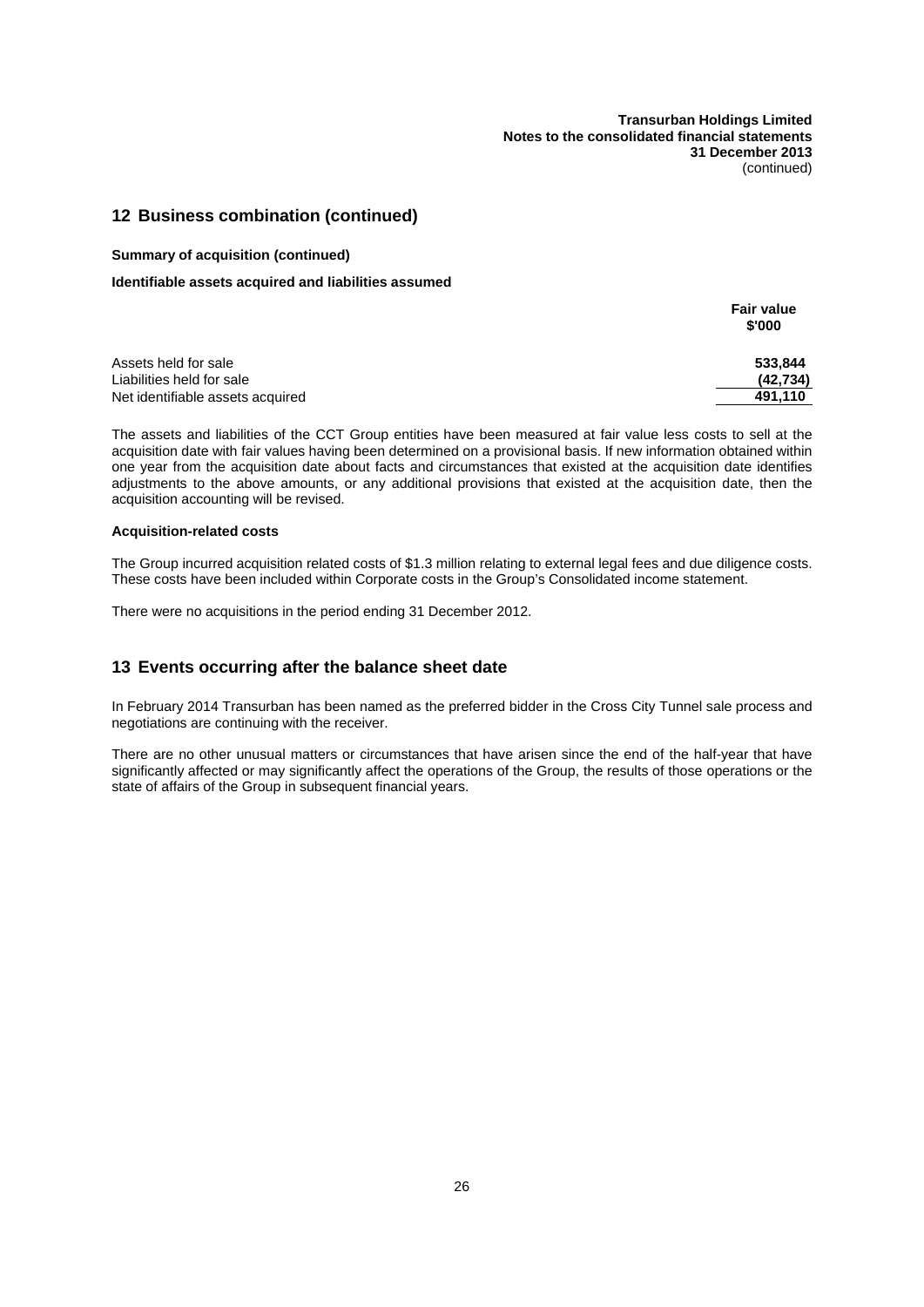<span id="page-31-0"></span>In the Directors' opinion:

- (a) the financial statements and notes set out on pages [6](#page-10-0) to [26](#page-16-0) are in accordance with the *Corporations Act 2001*, including:
	- (i) complying with Accounting Standards, the *Corporations Regulations 2001* and other mandatory professional reporting requirements, and
	- (ii) giving a true and fair view of the Group's financial position as at 31 December 2013 and of its performance for the half-year ended on that date, and
- (b) there are reasonable grounds to believe that Transurban Holdings Limited will be able to pay its debts as and when they become due and payable.

The Directors have been given the declarations by the Chief Executive Officer and Chief Financial Officer required by section 295A of the *Corporations Act 2001*.

This declaration is made in accordance with separate resolutions of the Directors of Transurban Holdings Limited, Transurban Infrastructure Management Limited and Transurban International Limited.

pour m.

Lindsay Maxsted **Director** 

factor of the Sea

Scott Charlton Director

Melbourne 13 February 2014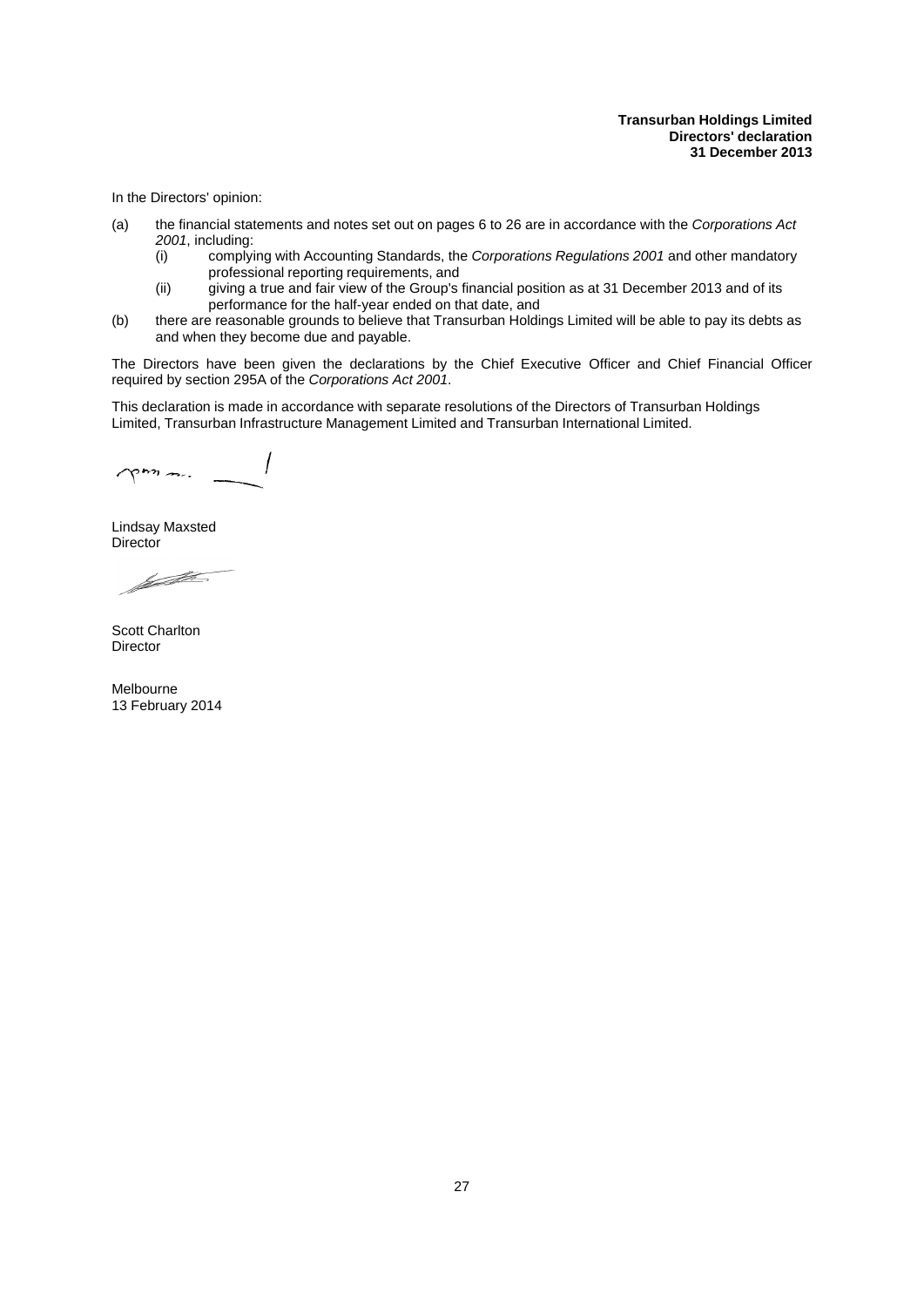

## **Independent auditor's review report to the members of Transurban Holdings Limited**

## **Report on the Half-Year Financial Report**

We have reviewed the accompanying half-year financial report of Transurban Holdings Limited (the Company), which comprises the balance sheet as at 31 December 2013, and the income statement, the statement of comprehensive income, statement of changes in equity and statement of cash flows for the half-year ended on that date, selected explanatory notes and the directors' declaration for the Transurban Holdings Limited Group (the Group). The Group comprises the aggregation of Transurban Holdings Limited (THL), Transurban Holding Trust (THT) and Transurban International Limited (TIL) and the entities they controlled during that half-year.

## *Directors' responsibility for the half-year financial report*

The directors of the Company are responsible for the preparation of the half-year financial report that gives a true and fair view in accordance with Australian Accounting Standards (including the Australian Accounting Interpretations) and the *Corporations Act 2001* and for such internal control as the directors determine is necessary to enable the preparation of the half-year financial report that is free from material misstatement whether due to fraud or error.

## *Auditor's responsibility*

Our responsibility is to express a conclusion on the half-year financial report based on our review. We conducted our review in accordance with Auditing Standard on Review Engagements ASRE 2410 *Review of a Financial Report Performed by the Independent Auditor of the Entity*, in order to state whether, on the basis of the procedures described, we have become aware of any matter that makes us believe that the financial report is not in accordance with the *Corporations Act 2001* including: giving a true and fair view of the Group's financial position as at 31 December 2013 and its performance for the half-year ended on that date; and complying with Accounting Standard AASB 134 *Interim Financial Reporting* and the *Corporations Regulations 2001*. As the auditor of Transurban Holdings Limited, ASRE 2410 requires that we comply with the ethical requirements relevant to the audit of the annual financial report.

A review of a half-year financial report consists of making enquiries, primarily of persons responsible for financial and accounting matters, and applying analytical and other review procedures. A review is substantially less in scope than an audit conducted in accordance with Australian Auditing Standards and consequently does not enable us to obtain assurance that we would become aware of all significant matters that might be identified in an audit. Accordingly, we do not express an audit opinion.

## *Independence*

In conducting our review, we have complied with the independence requirements of the *Corporations Act 2001.*

*PricewaterhouseCoopers, ABN 52 780 433 757 Freshwater Place, 2 Southbank Boulevard, SOUTHBANK VIC 3006 GPO Box 1331L, MELBOURNE VIC 3001, DX77 T: +61 3 8603 1000, F: +61 3 8603 1999, www.pwc.com.au*

Liability limited by a scheme approved under Professional Standards Legislation.